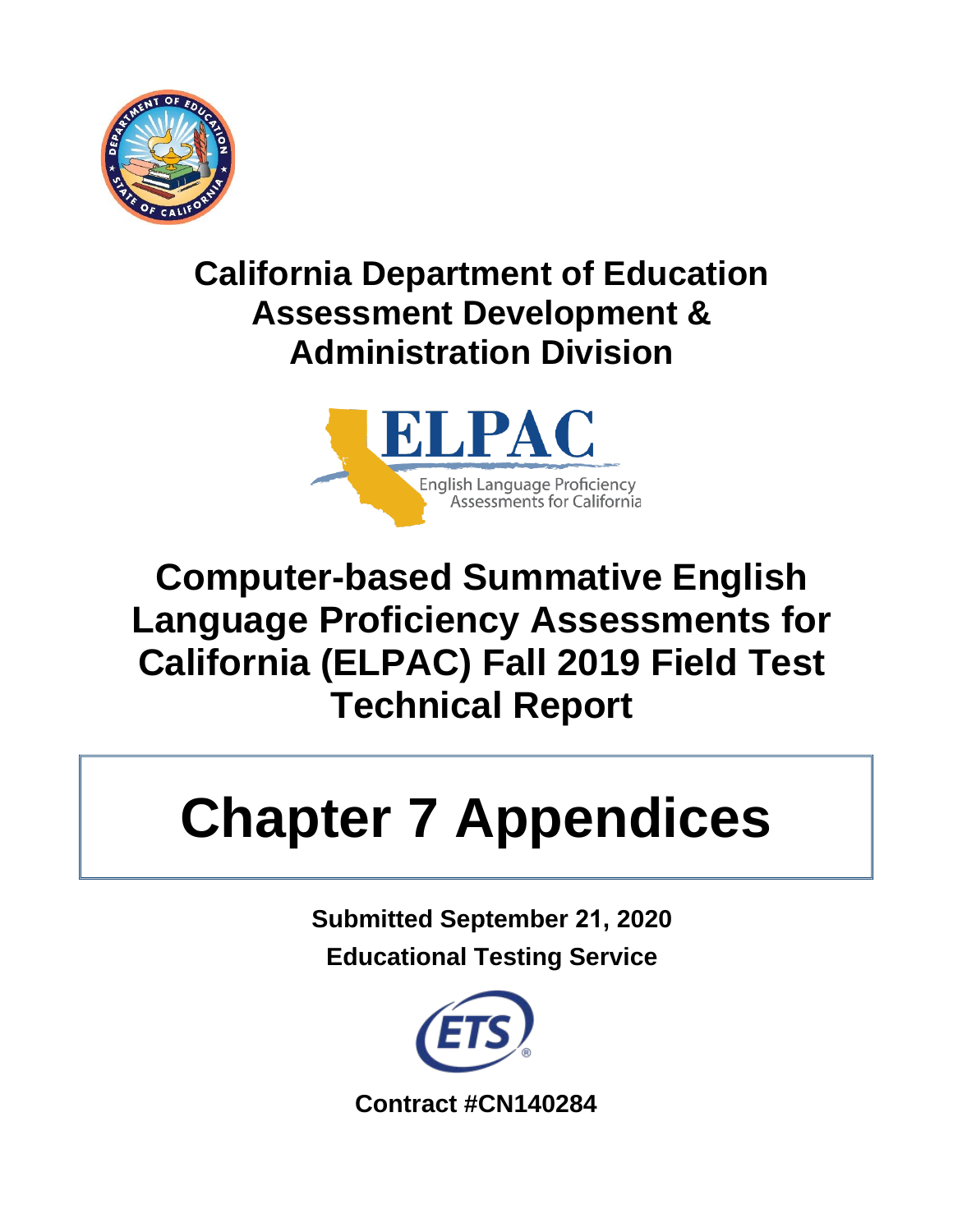# **Table of Contents**

| <b>Appendix 7.A: Correlations Between Summative Domains by Administration and</b>        |  |
|------------------------------------------------------------------------------------------|--|
|                                                                                          |  |
| <b>List of Tables</b>                                                                    |  |
| Table 7.A.1 Correlations Between Domains by Administration for Kindergarten 1            |  |
| Table 7.A.2 Correlations Between Domains by Administration for Grade One 1               |  |
| Table 7.A.3 Correlations Between Domains by Administration for Grade Two 2               |  |
| Table 7.A.4 Correlations Between Domains by Administration for Grade Span Three          |  |
|                                                                                          |  |
| Table 7.A.5 Correlations Between Domains by Administration for Grade Span Six Through    |  |
|                                                                                          |  |
| Table 7.A.6 Correlations Between Domains by Administration for Grade Span Ten            |  |
|                                                                                          |  |
| Table 7.A.7 Correlations Between Domains by Administration for Grade Span Eleven and     |  |
|                                                                                          |  |
| Table 7.A.8 Correlations Between Domains by Delivery Mode for Kindergarten 3             |  |
| Table 7.A.9 Correlations Between Domains by Delivery Mode for Grade One  3               |  |
| Table 7.A.10 Correlations Between Domains by Delivery Mode for Grade Two  3              |  |
| Table 7.A.11 Correlations Between Domains by Delivery Mode for Grade Span Three          |  |
|                                                                                          |  |
| Table 7.A.12 Correlations Between Domains by Delivery Mode for Grade Span Six            |  |
|                                                                                          |  |
| Table 7.A.13 Correlations Between Domains by Delivery Mode for Grade Span Nine and       |  |
|                                                                                          |  |
| Table 7.A.14 Correlations Between Domains by Delivery Mode for Grade Span Eleven         |  |
|                                                                                          |  |
| Table 7.A.15 Correlations Between Domains by Delivery Mode for Grade Span Three          |  |
|                                                                                          |  |
| Table 7.A.16 Correlations Between Domains by Delivery Mode for Grade Span Six            |  |
|                                                                                          |  |
| Table 7.A.17 Correlations Between Domains by Delivery Mode for Grade Span Nine and       |  |
| <b>Ten</b>                                                                               |  |
| Table 7.A.18 Correlations Between Domains by Delivery Mode for Grade Span Eleven         |  |
|                                                                                          |  |
| Table 7.B.1 F1 Reliability Coefficient Alpha for Domain, Composite, and Overall Scores 6 |  |
|                                                                                          |  |
| Table 7.B.3 F1 Reliability Estimates by Student Group for Grade One  8                   |  |
|                                                                                          |  |
| Table 7.B.5 F1 Reliability Estimates by Student Group for Grade Three 10                 |  |
| Table 7.B.6 F1 Reliability Estimates by Student Group for Grade Four 11                  |  |
| Table 7.B.7 F1 Reliability Estimates by Student Group for Grade Five  12                 |  |
| Table 7.B.8 F1 Reliability Estimates by Student Group for Grade Six 13                   |  |
| Table 7.B.9 F1 Reliability Estimates by Student Group for Grade Seven 14                 |  |
| Table 7.B.10 F1 Reliability Estimates by Student Group for Grade Eight 15                |  |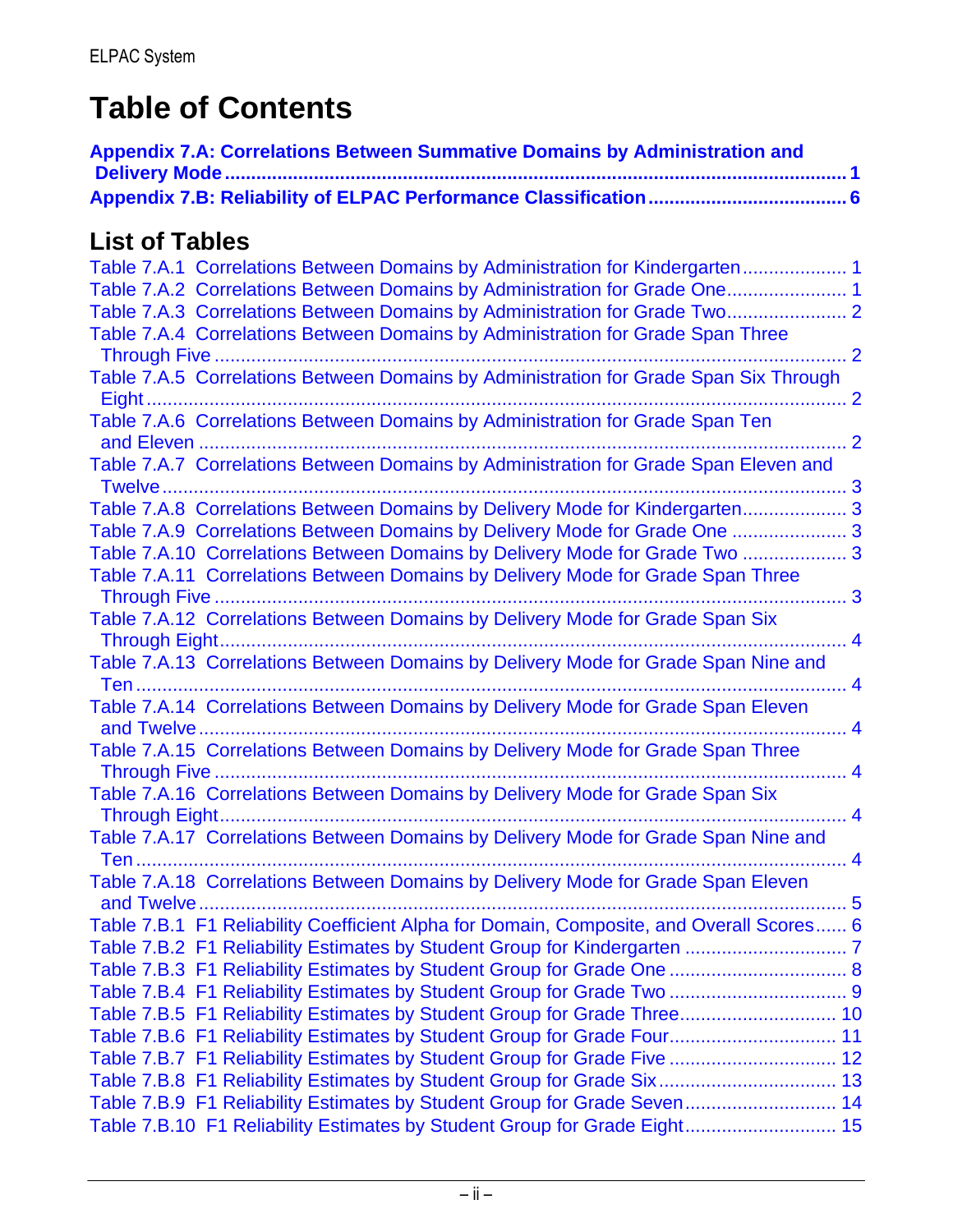| Table 7.B.11 F1 Reliability Estimates by Student Group for Grade Nine 16                |    |
|-----------------------------------------------------------------------------------------|----|
| Table 7.B.12 F1 Reliability Estimates by Student Group for Grade Ten 17                 |    |
| Table 7.B.13 F1 Reliability Estimates by Student Group for Grade Eleven                 | 18 |
| Table 7.B.14 F1 Reliability Estimates by Student Groups for Grade Twelve 19             |    |
| Table 7.B.15 F1 Classification Accuracy at Each Proficiency Threshold Score, Oral       |    |
|                                                                                         | 20 |
| Table 7.B.16 F1 Classification Accuracy at Each Proficiency Threshold Score, Written    |    |
|                                                                                         | 21 |
| Table 7.B.17 F1 Classification Accuracy at Each Proficiency Threshold Score,            |    |
|                                                                                         | 22 |
| Table 7.B.18 F1 Classification Consistency at Each Proficiency Threshold Score, Oral    | 23 |
| Table 7.B.19 F1 Classification Consistency at Each Proficiency Threshold Score, Written |    |
| Language Composite                                                                      | 24 |
| Table 7.B.20 F1 Classification Consistency at Each Proficiency Threshold Score, Overall |    |
| Score                                                                                   | 25 |
| Table 7.B.21 F1 Classification Accuracy and Consistency for Reported Composite and      |    |
|                                                                                         | 26 |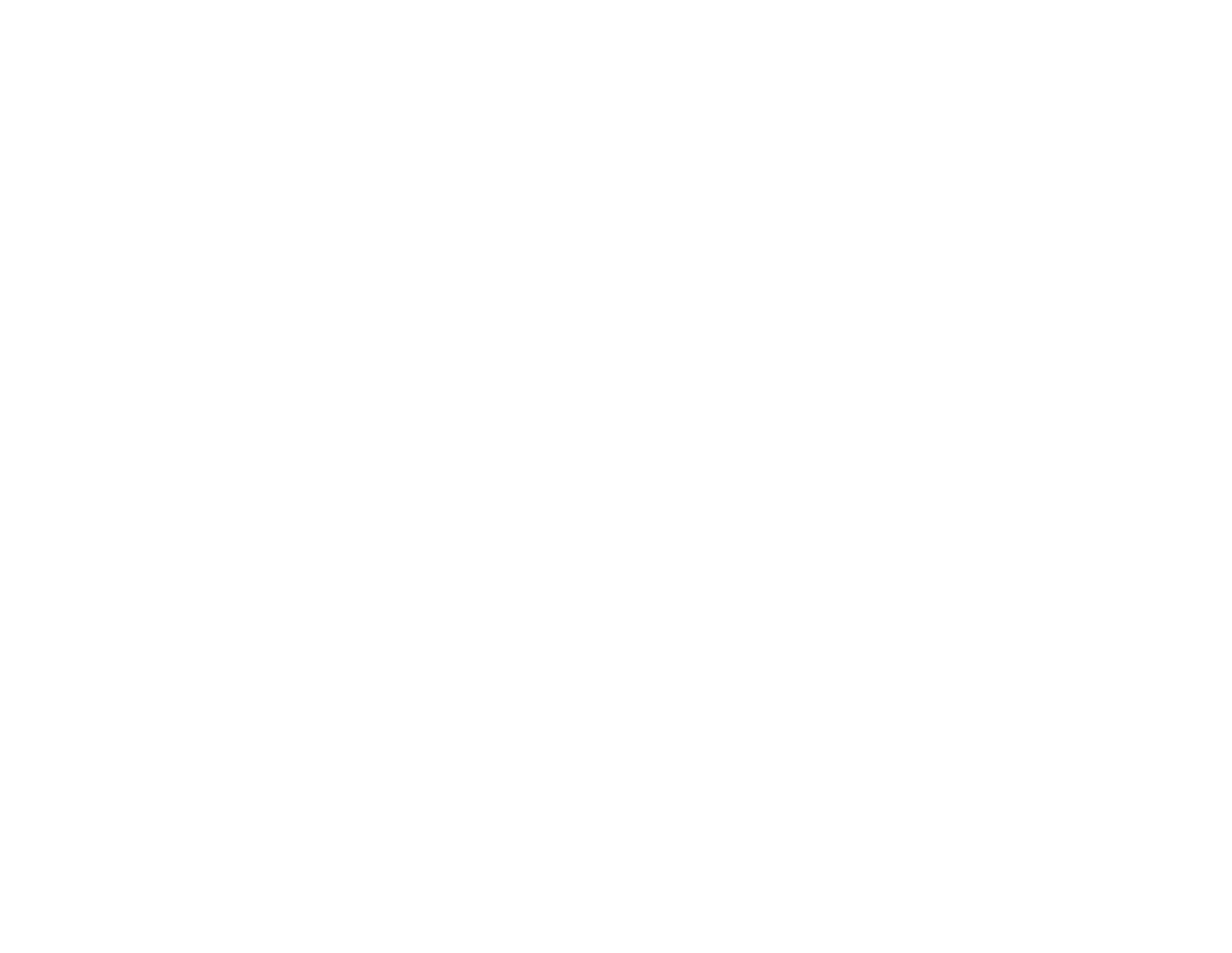# **Appendix 7.A: Correlations Between Summative Domains by Administration and Delivery Mode**

**Note:** In [Table 7.A.1](#page-4-3) through [Table 7.A.18](#page-8-1)

- $\bullet$  FT = field test.
- $\bullet$  OP = operational test,
- CBA = computer-based assessment,
- $\bullet$  PPT = paper-pencil test,
- $\bullet$  L = Listening,
- $S =$  Speaking,
- $R =$  Reading,
- $W = W$ riting,
- <span id="page-4-0"></span>• a hyphen (-) indicates that the cell contains repeated data, and
- x.xx indicates that correlations are not available because each student responded to either Listening and Speaking or Reading and Writing in the field test PPT administration. Corresponding results from the 2018–19 operational administration also are reported as x.xx.

<span id="page-4-3"></span>

| <b>PPT (2019 FT)</b> |      |                         |        | W                 | <b>PPT (2019 OP)</b> |      |                |                | W              |
|----------------------|------|-------------------------|--------|-------------------|----------------------|------|----------------|----------------|----------------|
| L                    | 1.00 | $\sim 100$ km s $^{-1}$ | $\sim$ | $\blacksquare$    |                      | 1.00 | $\blacksquare$ | $\blacksquare$ |                |
| S                    | 0.60 | 1.00                    | $\sim$ | $\sim$            |                      | 0.67 | 1.00           | $\blacksquare$ |                |
| R                    | X.XX | X.XX                    | 1.00   | -                 | R                    | X.XX | X.XX           | 1.00           | $\blacksquare$ |
| W                    | X.XX | X.XX                    | 0.24   | 1.00 <sub>1</sub> | W                    | X.XX | X.XX           | 0.69           | 1.00           |

#### **Table 7.A.1 Correlations Between Domains by Administration for Kindergarten**

#### **Table 7.A.2 Correlations Between Domains by Administration for Grade One**

<span id="page-4-2"></span><span id="page-4-1"></span>

| <b>PPT (2019 FT)</b> |      |                | R                        | W      | <b>PPT (2019 OP)</b> |      |                          |                | W    |
|----------------------|------|----------------|--------------------------|--------|----------------------|------|--------------------------|----------------|------|
|                      | 1.00 | $\blacksquare$ | $\sim$                   | $\sim$ |                      | 1.00 | $\overline{\phantom{a}}$ | $\,$           |      |
| S                    | 0.58 | 1.00           | $\overline{\phantom{a}}$ | $\sim$ | S                    | 0.69 | 1.00                     | $\blacksquare$ |      |
| R                    | X.XX | X.XX           | 1.00                     | -      |                      | X.XX | X.XX                     | 1.00           |      |
| W                    | X.XX | X.XX           | 0.34                     | 1.00   | W                    | X.XX | X.XX                     | 0.76           | 1.00 |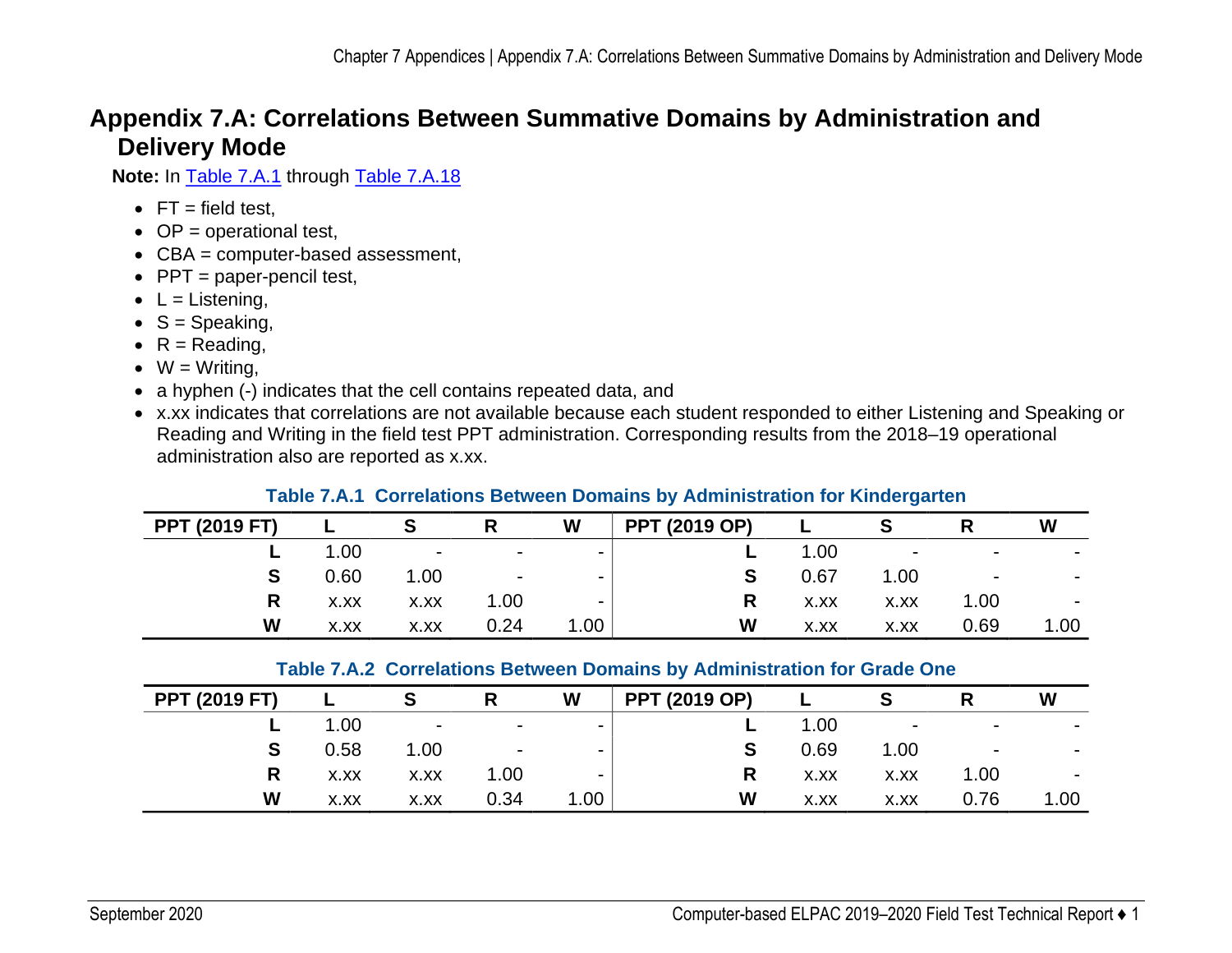Chapter 7 Appendices | Appendix 7.A: Correlations Between Summative Domains by Administration and Delivery Mode

|                      | <b>TADIC TIME OUTCRIDING DUINGER DUINGING BY AGRIFICATION OF AGE.</b> TWO |                |                          |                |                      |      |      |                          |      |  |  |  |  |
|----------------------|---------------------------------------------------------------------------|----------------|--------------------------|----------------|----------------------|------|------|--------------------------|------|--|--|--|--|
| <b>PPT (2019 FT)</b> |                                                                           |                |                          | W              | <b>PPT (2019 OP)</b> |      |      |                          | W    |  |  |  |  |
|                      | 1.00                                                                      | $\blacksquare$ | $\overline{\phantom{0}}$ | $\sim$         |                      | 1.00 |      | $\overline{\phantom{0}}$ |      |  |  |  |  |
| S                    | 0.60                                                                      | 1.00           | $\blacksquare$           | $\blacksquare$ |                      | 0.67 | 1.00 | $\blacksquare$           |      |  |  |  |  |
| R                    | X.XX                                                                      | X.XX           | 1.00                     |                | R                    | X.XX | X.XX | 1.00                     |      |  |  |  |  |
| W                    | X.XX                                                                      | X.XX           | 0.37                     | 1.00           | W                    | X.XX | X.XX | 0.76                     | 1.00 |  |  |  |  |

**Table 7.A.3 Correlations Between Domains by Administration for Grade Two** 

#### **Table 7.A.4 Correlations Between Domains by Administration for Grade Span Three Through Five**

<span id="page-5-0"></span>

| <b>PPT (2019 FT)</b> |      |                          |                          | W      | <b>PPT (2019 OP)</b> |      |                          |                          | W              |
|----------------------|------|--------------------------|--------------------------|--------|----------------------|------|--------------------------|--------------------------|----------------|
|                      | 1.00 | $\overline{\phantom{a}}$ | $\overline{\phantom{a}}$ | $\sim$ |                      | 1.00 | $\overline{\phantom{0}}$ | $\overline{\phantom{0}}$ |                |
| S                    | 0.47 | 1.00                     | $\overline{\phantom{a}}$ | $\sim$ |                      | 0.64 | 1.00                     | $\overline{\phantom{0}}$ | $\blacksquare$ |
| R                    | X.XX | X.XX                     | 1.00                     | $\sim$ | R                    | X.XX | X.XX                     | 1.00                     |                |
| W                    | X.XX | X.XX                     | 0.69                     | 1.00   | W                    | X.XX | X.XX                     | 0.74                     | 1.00           |

#### **Table 7.A.5 Correlations Between Domains by Administration for Grade Span Six Through Eight**

<span id="page-5-1"></span>

| <b>PPT (2019 FT)</b> |      | S                        | R                        | W                        | <b>PPT (2019 OP)</b> |      |                          |                          | W    |
|----------------------|------|--------------------------|--------------------------|--------------------------|----------------------|------|--------------------------|--------------------------|------|
|                      | 1.00 | $\overline{\phantom{a}}$ | $\overline{\phantom{0}}$ | $\sim$                   |                      | 1.00 | $\overline{\phantom{0}}$ | $\overline{\phantom{0}}$ |      |
| S                    | 0.50 | 1.00                     | $\overline{\phantom{0}}$ | $\sim$                   |                      | 0.65 | 1.00                     | $\overline{\phantom{0}}$ |      |
| R                    | X.XX | X.XX                     | 1.00                     | $\overline{\phantom{0}}$ | R                    | X.XX | X.XX                     | 1.00                     |      |
| W                    | X.XX | X.XX                     | 0.56                     | 1.00                     | W                    | X.XX | X.XX                     | 0.60                     | 1.00 |

#### **Table 7.A.6 Correlations Between Domains by Administration for Grade Span Ten and Eleven**

<span id="page-5-3"></span><span id="page-5-2"></span>

| <b>PPT (2019 FT)</b> |      | S              | R              | W                        | <b>PPT (2019 OP)</b> |      |                          |                | W      |
|----------------------|------|----------------|----------------|--------------------------|----------------------|------|--------------------------|----------------|--------|
|                      | 1.00 | $\blacksquare$ | $\sim$         | $\sim$                   |                      | 1.00 | $\overline{\phantom{0}}$ | $\blacksquare$ |        |
| S                    | 0.70 | 1.00           | $\blacksquare$ | $\sim$                   |                      | 0.70 | 1.00                     | $\blacksquare$ | $\sim$ |
| R                    | X.XX | X.XX           | 1.00           | $\overline{\phantom{a}}$ | R                    | X.XX | X.XX                     | 1.00           | ۰.     |
| W                    | X.XX | X.XX           | 0.61           | 1.00                     | W                    | X.XX | X.XX                     | 0.67           | 1.00   |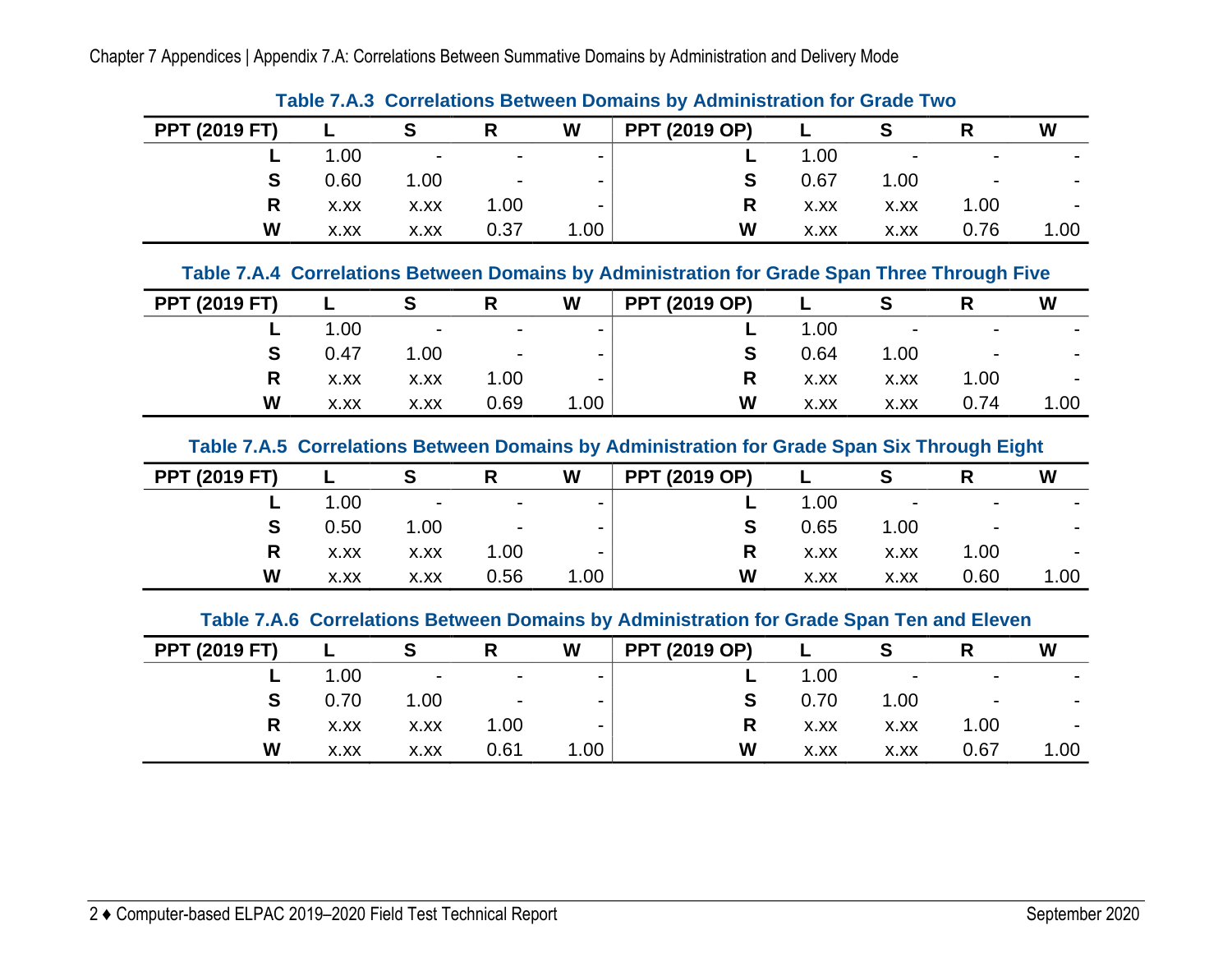Chapter 7 Appendices | Appendix 7.A: Correlations Between Summative Domains by Administration and Delivery Mode

|                      |      |                |      |        | <b>Table T.A.T. Our Glaubits Detween Domains by Auministration for Orage Opan Eleven and Twente</b> |      |                          |                          |      |
|----------------------|------|----------------|------|--------|-----------------------------------------------------------------------------------------------------|------|--------------------------|--------------------------|------|
| <b>PPT (2019 FT)</b> |      |                |      | W      | <b>PPT (2019 OP)</b>                                                                                |      |                          |                          | W    |
|                      | 1.00 | $\blacksquare$ |      | $\sim$ |                                                                                                     | 1.00 | $\overline{\phantom{0}}$ | $\overline{\phantom{a}}$ |      |
|                      | 0.59 | 1.00           |      | $\sim$ |                                                                                                     | 0.68 | 1.00                     | $\overline{\phantom{0}}$ |      |
| R                    | X.XX | X.XX           | 1.00 |        |                                                                                                     | X.XX | X.XX                     | 1.00                     |      |
| W                    | X.XX | X.XX           | 0.62 | 1.00   | W                                                                                                   | X.XX | X.XX                     | 0.70                     | 1.00 |

**Table 7.A.7 Correlations Between Domains by Administration for Grade Span Eleven and Twelve** 

**Table 7.A.8 Correlations Between Domains by Delivery Mode for Kindergarten** 

| <b>CBA (2019 FT)</b> |      |                          | <b>PPT (2018 OP)</b> |      |                          |
|----------------------|------|--------------------------|----------------------|------|--------------------------|
|                      | .00  | $\overline{\phantom{0}}$ |                      | 1.00 | $\overline{\phantom{0}}$ |
|                      | 0.65 | .00                      |                      | 0.66 | 1.00                     |

<span id="page-6-0"></span>**Table 7.A.9 Correlations Between Domains by Delivery Mode for Grade One** 

| <b>CBA (2019 FT)</b> |      |                          | <b>PPT (2018 OP)</b> |      |                          |
|----------------------|------|--------------------------|----------------------|------|--------------------------|
|                      | .00  | $\overline{\phantom{0}}$ |                      | 1.00 | $\overline{\phantom{0}}$ |
|                      | 0.59 | .00                      |                      | 0.65 | 1 በበ                     |

#### **Table 7.A.10 Correlations Between Domains by Delivery Mode for Grade Two**

| <b>CBA (2019 FT)</b> |      |                          | <b>PPT (2018 OP)</b> |      |                          |
|----------------------|------|--------------------------|----------------------|------|--------------------------|
|                      | 1.00 | $\overline{\phantom{0}}$ |                      | 1.00 | $\overline{\phantom{0}}$ |
|                      | 0.59 | .00                      |                      | 0.59 | 1 በበ                     |

# <span id="page-6-4"></span><span id="page-6-3"></span><span id="page-6-2"></span><span id="page-6-1"></span>**Table 7.A.11 Correlations Between Domains by Delivery Mode for Grade Span Three Through Five**

| <b>CBA (2019 FT)</b> |      |                          | <b>PPT (2018 OP)</b> |       |                          |
|----------------------|------|--------------------------|----------------------|-------|--------------------------|
|                      | .00  | $\overline{\phantom{0}}$ |                      | 1 Q Q | $\overline{\phantom{0}}$ |
|                      | N 44 | . വ                      |                      | ገ 54  | .OC                      |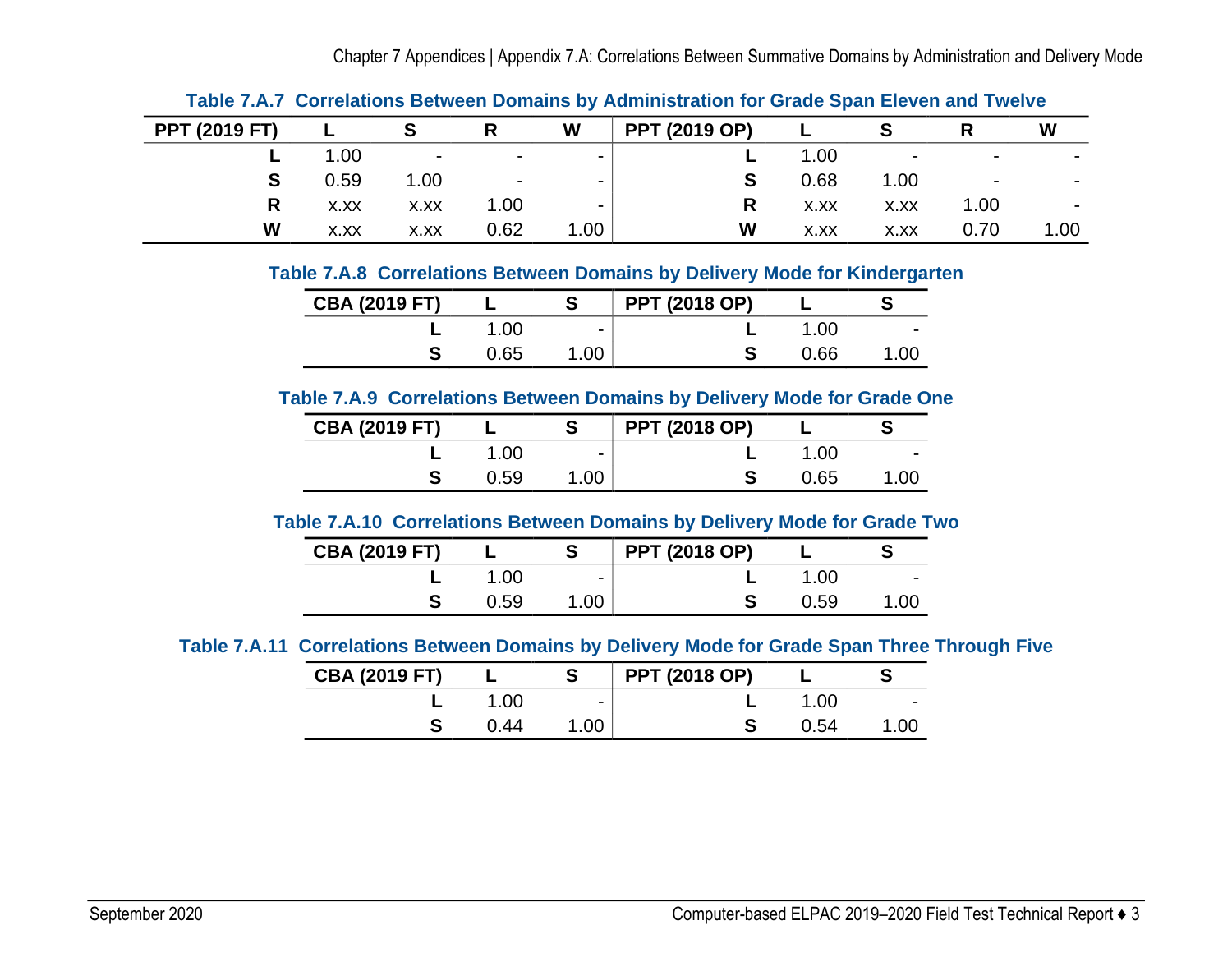| <b>CBA (2019 FT)</b> |      |                          | <b>PPT (2018 OP)</b> |      |                          |
|----------------------|------|--------------------------|----------------------|------|--------------------------|
|                      | .00  | $\overline{\phantom{0}}$ |                      | 1.00 | $\overline{\phantom{a}}$ |
|                      | 0.50 |                          |                      | 0.53 | .00                      |

**Table 7.A.12 Correlations Between Domains by Delivery Mode for Grade Span Six Through Eight** 

#### **Table 7.A.13 Correlations Between Domains by Delivery Mode for Grade Span Nine and Ten**

| <b>CBA (2019 FT)</b> |      |                          | <b>PPT (2018 OP)</b> |      |                          |
|----------------------|------|--------------------------|----------------------|------|--------------------------|
|                      | .00  | $\overline{\phantom{0}}$ |                      | 1.00 | $\overline{\phantom{0}}$ |
|                      | 0.62 | .00                      |                      | 0.60 | .OC                      |

<span id="page-7-0"></span>**Table 7.A.14 Correlations Between Domains by Delivery Mode for Grade Span Eleven and Twelve** 

| <b>CBA (2019 FT)</b> |      |                          | <b>PPT (2018 OP)</b> |      |                          |
|----------------------|------|--------------------------|----------------------|------|--------------------------|
|                      | 1.00 | $\overline{\phantom{0}}$ |                      | 1.00 | $\overline{\phantom{0}}$ |
|                      | 0.69 | .00                      |                      | 0.57 | .00                      |

<span id="page-7-1"></span>**Table 7.A.15 Correlations Between Domains by Delivery Mode for Grade Span Three Through Five** 

| <b>CBA (2019 FT)</b> |      | W                        | <b>PPT (2018 OP)</b> |      | w                        |
|----------------------|------|--------------------------|----------------------|------|--------------------------|
|                      | 1.00 | $\overline{\phantom{0}}$ |                      | 1.00 | $\overline{\phantom{0}}$ |
| W                    | 0.68 | .00                      | W                    | 0.68 | .00                      |

<span id="page-7-2"></span>**Table 7.A.16 Correlations Between Domains by Delivery Mode for Grade Span Six Through Eight** 

| <b>CBA (2019 FT)</b> |      | W                        | <b>PPT (2018 OP)</b> |      | w                        |
|----------------------|------|--------------------------|----------------------|------|--------------------------|
|                      | 1.00 | $\overline{\phantom{0}}$ |                      | 1.00 | $\overline{\phantom{0}}$ |
| w                    | 0.58 | 1.00                     | W                    | 0.58 | .00                      |

# <span id="page-7-5"></span><span id="page-7-4"></span><span id="page-7-3"></span>**Table 7.A.17 Correlations Between Domains by Delivery Mode for Grade Span Nine and Ten**

| <b>CBA (2019 FT)</b> |      | W                        | <b>PPT (2018 OP)</b> |      | W                        |
|----------------------|------|--------------------------|----------------------|------|--------------------------|
|                      | .00  | $\overline{\phantom{0}}$ |                      | .00  | $\overline{\phantom{0}}$ |
| W                    | 0.66 | .00                      | W                    | 0.65 | .00                      |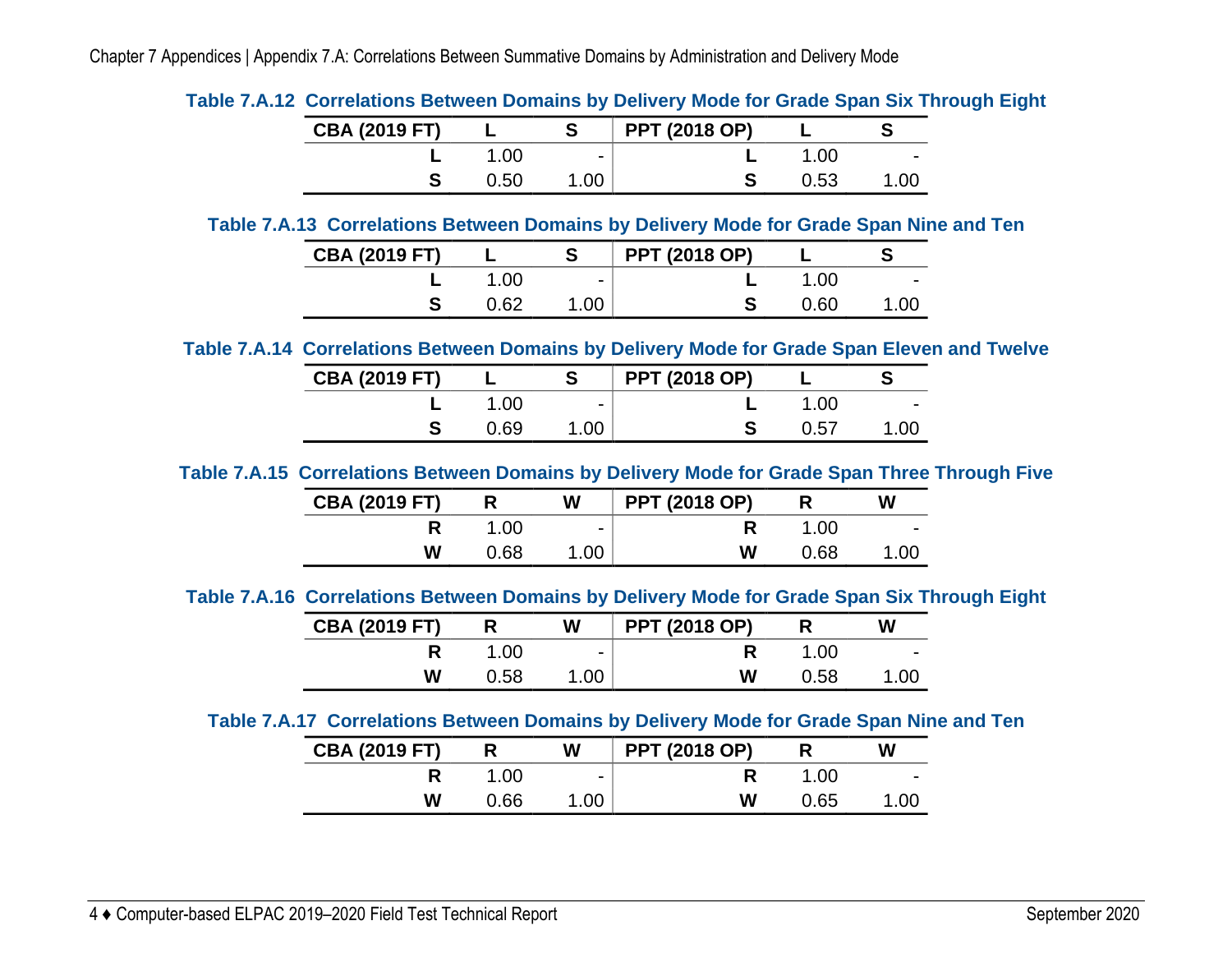| <b>CBA (2019 FT)</b> |      | W                        | <b>PPT (2018 OP)</b> |               | W                        |
|----------------------|------|--------------------------|----------------------|---------------|--------------------------|
|                      | .00  | $\overline{\phantom{0}}$ |                      | $^{\circ}.00$ | $\overline{\phantom{0}}$ |
| w                    | 0.66 | .00                      | W                    | 0.63          | .OC                      |

<span id="page-8-1"></span><span id="page-8-0"></span>**Table 7.A.18 Correlations Between Domains by Delivery Mode for Grade Span Eleven and Twelve**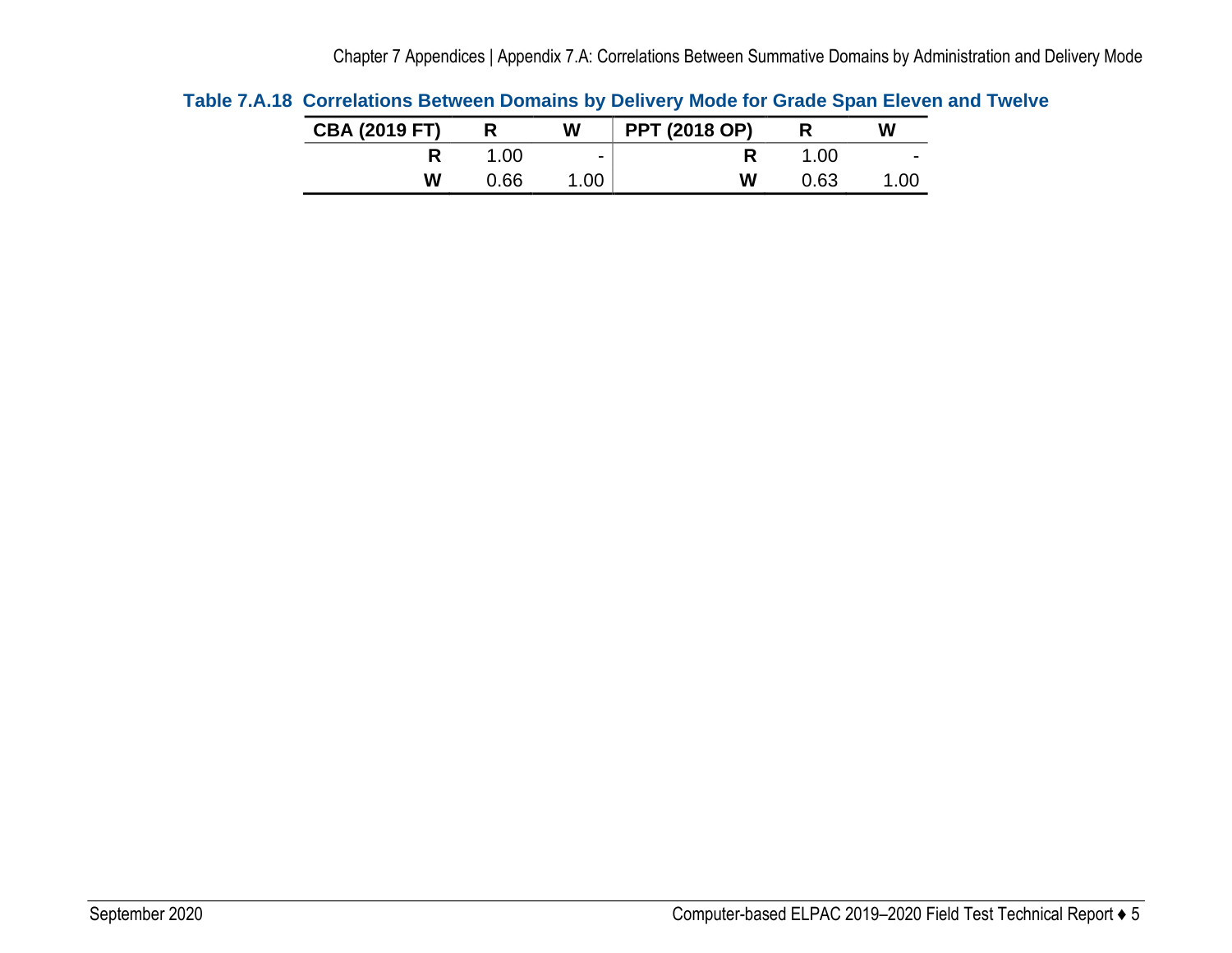# **Appendix 7.B: Reliability of ELPAC Performance Classification**

<span id="page-9-1"></span><span id="page-9-0"></span>

| Grade          | Z<br>Listening | Alpha<br>Listening | Z<br>Speaking | <b>Alpha</b><br>Speaking | Z<br>Reading | <b>Alpha</b><br>Reading | Z<br>Writing | <b>Alpha</b><br>Writing | Z<br>Composite<br><b>Oral</b> | <b>Alpha</b><br><b>Oral</b> | Z<br>Composite<br>Written | Alpha<br>Written | Z<br>Score<br><b>Overall</b> | Alpha<br><b>Overall</b> |
|----------------|----------------|--------------------|---------------|--------------------------|--------------|-------------------------|--------------|-------------------------|-------------------------------|-----------------------------|---------------------------|------------------|------------------------------|-------------------------|
| K              | 1,113          | 0.78               | 1,046         | 0.82                     | 1,103        | 0.82                    | 991          | 0.89                    | 1,030                         | 0.87                        | 1,008                     | 0.91             | 942                          | 0.93                    |
| 1              | 873            | 0.72               | 818           | 0.78                     | 875          | 0.86                    | 806          | 0.80                    | 793                           | 0.82                        | 792                       | 0.89             | 714                          | 0.91                    |
| $\overline{2}$ | 1,127          | 0.73               | 1,003         | 0.78                     | 1,098        | 0.87                    | 1,011        | 0.82                    | 982                           | 0.86                        | 959                       | 0.90             | 893                          | 0.91                    |
| 3              | 900            | 0.61               | 785           | 0.79                     | 903          | 0.73                    | 870          | 0.75                    | 780                           | 0.80                        | 871                       | 0.82             | 750                          | 0.88                    |
| 4              | 734            | 0.59               | 652           | 0.80                     | 726          | 0.78                    | 721          | 0.73                    | 642                           | 0.79                        | 707                       | 0.84             | 622                          | 0.87                    |
| 5              | 280            | 0.71               | 250           | 0.84                     | 280          | 0.77                    | 277          | 0.71                    | 244                           | 0.83                        | 269                       | 0.83             | 244                          | 0.89                    |
| 6              | 655            | 0.67               | 584           | 0.88                     | 635          | 0.64                    | 617          | 0.76                    | 575                           | 0.87                        | 618                       | 0.77             | 553                          | 0.89                    |
| $\overline{7}$ | 535            | 0.70               | 509           | 0.87                     | 524          | 0.72                    | 520          | 0.79                    | 497                           | 0.87                        | 520                       | 0.81             | 486                          | 0.91                    |
| 8              | 317            | 0.77               | 246           | 0.91                     | 320          | 0.73                    | 309          | 0.77                    | 246                           | 0.91                        | 312                       | 0.82             | 242                          | 0.93                    |
| 9              | 245            | 0.71               | 203           | 0.91                     | 236          | 0.81                    | 243          | 0.77                    | 206                           | 0.91                        | 227                       | 0.86             | 198                          | 0.93                    |
| 10             | 331            | 0.70               | 282           | 0.88                     | 337          | 0.81                    | 332          | 0.81                    | 288                           | 0.91                        | 333                       | 0.86             | 282                          | 0.93                    |
| 11             | 291            | 0.79               | 246           | 0.86                     | 293          | 0.78                    | 282          | 0.73                    | 244                           | 0.88                        | 283                       | 0.84             | 241                          | 0.91                    |
| 12             | 245            | 0.82               | 201           | 0.89                     | 241          | 0.82                    | 234          | 0.77                    | 197                           | 0.90                        | 233                       | 0.87             | 194                          | 0.94                    |

## **Table 7.B.1 F1 Reliability Coefficient Alpha for Domain, Composite, and Overall Scores**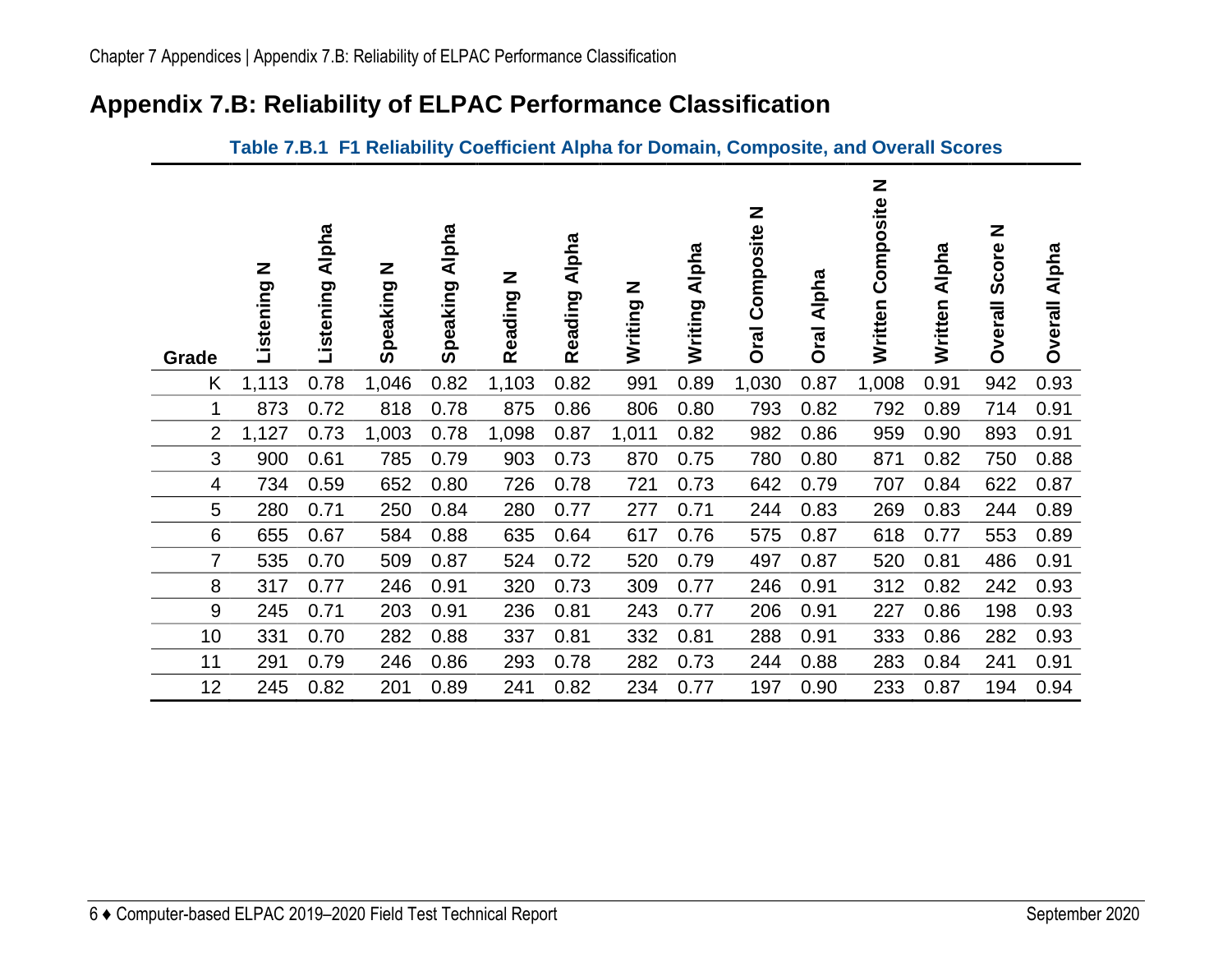**Note:** In [Table 7.B.2](#page-10-1) through [Table 7.B.14,](#page-22-1) "N/A" indicates that reliability indices were not calculated for student groups with 30 or fewer students.

<span id="page-10-1"></span><span id="page-10-0"></span>

| <b>Student Group</b>             | Z<br>Listening | Listening Alpha | Z<br>Speaking  | Speaking Alpha | Reading N      | Reading Alpha | Z<br>Writing   | Alpha<br>Writing | Z<br>Composite<br><b>Oral</b> | Alpha<br><b>Oral</b> | Z<br>Written Composite | Written Alpha | Z<br>Score<br><b>Dverall</b> | <b>Alpha</b><br><b>Overall</b> |
|----------------------------------|----------------|-----------------|----------------|----------------|----------------|---------------|----------------|------------------|-------------------------------|----------------------|------------------------|---------------|------------------------------|--------------------------------|
| Male                             | 564            | 0.76            | 533            | 0.80           | 564            | 0.81          | 507            | 0.89             | 523                           | 0.86                 | 519                    | 0.92          | 482                          | 0.92                           |
| Female                           | 549            | 0.79            | 513            | 0.84           | 539            | 0.82          | 484            | 0.89             | 507                           | 0.88                 | 489                    | 0.91          | 460                          | 0.93                           |
| American Indian or Alaska Native | 1              | N/A             | 0              | N/A            | 1              | N/A           | 1              | N/A              | $\mathbf 0$                   | N/A                  | 1                      | N/A           | $\mathbf 0$                  | N/A                            |
| Asian                            | 135            | 0.80            | 129            | 0.81           | 136            | 0.79          | 127            | 0.88             | 128                           | 0.85                 | 126                    | 0.90          | 120                          | 0.91                           |
| Native Hawaiian or Other Pacific |                |                 |                |                |                |               |                |                  |                               |                      |                        |               |                              |                                |
| Islander                         | 1              | N/A             | $\mathbf 0$    | N/A            | 1              | N/A           | 1              | N/A              | $\mathbf 0$                   | N/A                  | 1                      | N/A           | $\mathbf 0$                  | N/A                            |
| Filipino                         | 8              | N/A             | 8              | N/A            | 8              | N/A           | 8              | N/A              | 8                             | N/A                  | 8                      | N/A           | 8                            | N/A                            |
| Hispanic or Latino               | 916            | 0.77            | 859            | 0.82           | 906            | 0.81          | 807            | 0.88             | 844                           | 0.87                 | 824                    | 0.91          | 768                          | 0.92                           |
| <b>Black or African American</b> | $\mathbf 0$    | N/A             | 0              | N/A            | $\mathbf 0$    | N/A           | 0              | N/A              | $\mathbf 0$                   | N/A                  | $\mathbf 0$            | N/A           | $\mathbf 0$                  | N/A                            |
| White                            | 34             | 0.75            | 33             | 0.87           | 34             | 0.81          | 32             | 0.88             | 32                            | 0.86                 | 32                     | 0.91          | 30                           | N/A                            |
| Two or more races                | 4              | N/A             | 4              | N/A            | 4              | N/A           | $\overline{4}$ | N/A              | 4                             | N/A                  | 4                      | N/A           | 4                            | N/A                            |
| Economically disadvantaged       | 720            | 0.77            | 684            | 0.82           | 715            | 0.81          | 632            | 0.89             | 671                           | 0.87                 | 649                    | 0.91          | 608                          | 0.93                           |
| Not economically disadvantaged   | 153            | 0.80            | 146            | 0.83           | 151            | 0.82          | 144            | 0.89             | 145                           | 0.88                 | 145                    | 0.91          | 138                          | 0.92                           |
| Special education services       | $\mathbf 0$    | N/A             | $\overline{0}$ | N/A            | $\overline{0}$ | N/A           | $\mathbf 0$    | N/A              | $\mathbf 0$                   | N/A                  | $\overline{0}$         | N/A           | $\mathbf 0$                  | N/A                            |
| No special education services    | 1,113          | 0.78            | 1,046          | 0.82           | 1,103          | 0.82          | 991            | 0.89             | 1,030                         | 0.87                 | 1,008                  | 0.91          | 942                          | 0.93                           |
| Migrant                          | 31             | 0.73            | 31             | 0.78           | 33             | 0.88          | 31             | 0.88             | 29                            | N/A                  | 29                     | N/A           | 27                           | N/A                            |
| Nonmigrant                       | 1,082          | 0.78            | 1,015          | 0.82           | 1,070          | 0.81          | 960            | 0.89             | 1,001                         | 0.87                 | 979                    | 0.91          | 915                          | 0.93                           |

# **Table 7.B.2 F1 Reliability Estimates by Student Group for Kindergarten**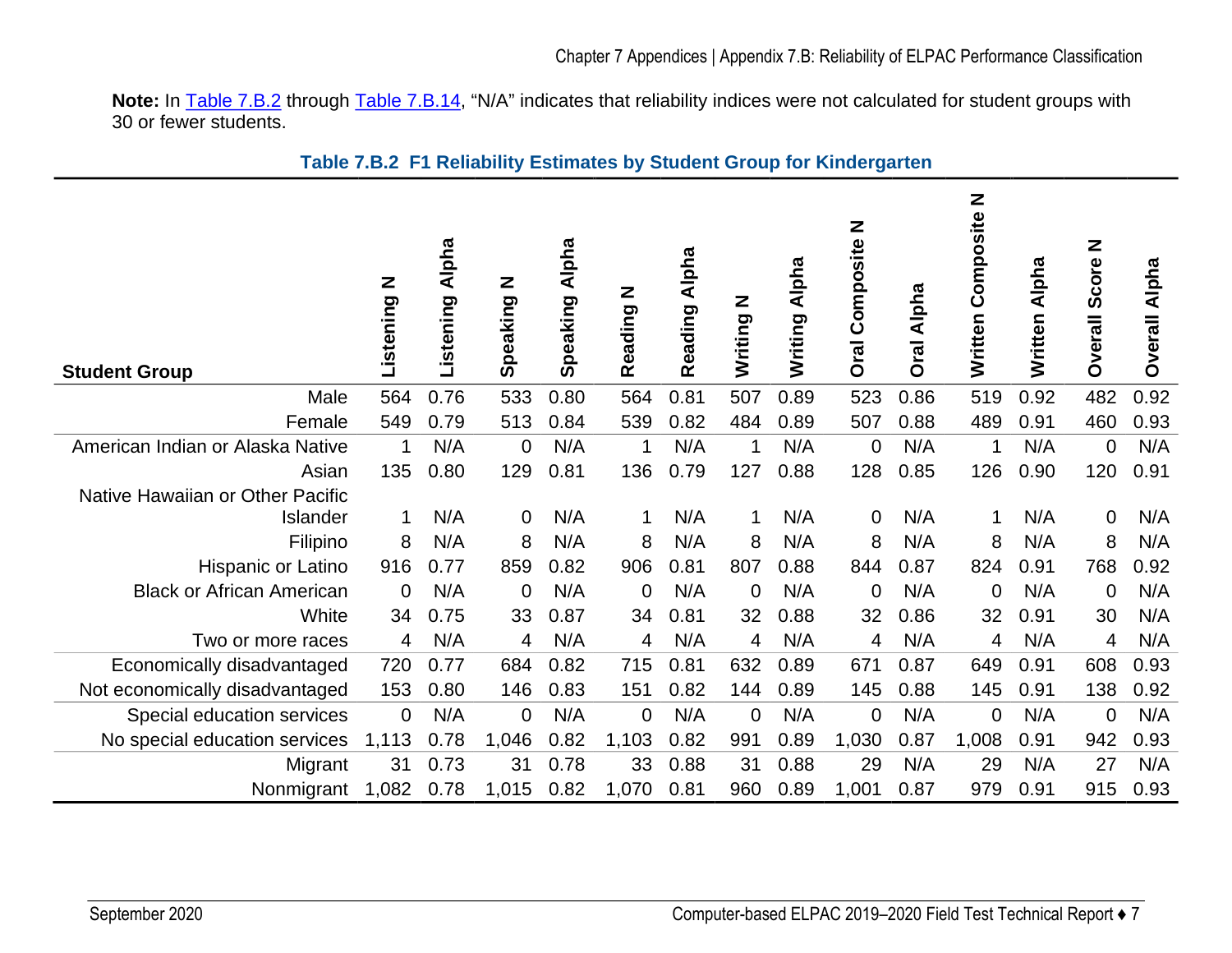<span id="page-11-0"></span>

| <b>Student Group</b>             | z<br>Listening | <b>Alpha</b><br>Listening | Z<br>Speaking  | <b>Alpha</b><br>Speaking | Z<br>Reading   | Alpha<br>Reading | Z<br>Writing   | <b>Alpha</b><br>Writing | Z<br>Composite<br><b>Oral</b> | Alpha<br><b>Oral</b> | Z<br>Composite<br>Written | <b>Alpha</b><br>Written | Z<br>Score<br><b>Dverall</b> | Alpha<br><b>Overall</b> |
|----------------------------------|----------------|---------------------------|----------------|--------------------------|----------------|------------------|----------------|-------------------------|-------------------------------|----------------------|---------------------------|-------------------------|------------------------------|-------------------------|
| Male                             | 445            | 0.75                      | 417            | 0.79                     | 444            | 0.86             | 398            | 0.80                    | 406                           | 0.83                 | 393                       | 0.89                    | 358                          | 0.91                    |
| Female                           | 428            | 0.68                      | 401            | 0.77                     | 431            | 0.85             | 408            | 0.81                    | 387                           | 0.80                 | 399                       | 0.89                    | 356                          | 0.90                    |
| American Indian or Alaska Native | $\Omega$       | N/A                       | $\mathbf 0$    | N/A                      | $\overline{0}$ | N/A              | 0              | N/A                     | $\mathbf 0$                   | N/A                  | $\mathbf 0$               | N/A                     | $\mathbf 0$                  | N/A                     |
| Asian                            | 55             | 0.71                      | 54             | 0.80                     | 56             | 0.92             | 52             | 0.68                    | 53                            | 0.83                 | 52                        | 0.89                    | 50                           | 0.92                    |
| Native Hawaiian or Other Pacific |                |                           |                |                          |                |                  |                |                         |                               |                      |                           |                         |                              |                         |
| Islander                         | 1              | N/A                       | -1             | N/A                      | 1              | N/A              |                | N/A                     | 1                             | N/A                  | 1                         | N/A                     | 1                            | N/A                     |
| Filipino                         |                | N/A                       |                | N/A                      | 7              | N/A              | 7              | N/A                     | 7                             | N/A                  | 7                         | N/A                     | $\overline{7}$               | N/A                     |
| Hispanic or Latino               | 784            | 0.72                      | 732            | 0.78                     | 785            | 0.85             | 723            | 0.79                    | 708                           | 0.82                 | 709                       | 0.88                    | 634                          | 0.89                    |
| <b>Black or African American</b> |                | N/A                       | -1             | N/A                      | -1             | N/A              |                | N/A                     | 1                             | N/A                  | 1                         | N/A                     | 1                            | N/A                     |
| White                            | 21             | N/A                       | 19             | N/A                      | 21             | N/A              | 18             | N/A                     | 19                            | N/A                  | 18                        | N/A                     | 17                           | N/A                     |
| Two or more races                | 3              | N/A                       | 3              | N/A                      | 3              | N/A              | 3              | N/A                     | 3                             | N/A                  | 3                         | N/A                     | 3                            | N/A                     |
| Economically disadvantaged       | 618            | 0.72                      | 580            | 0.79                     | 614            | 0.86             | 570            | 0.80                    | 563                           | 0.82                 | 557                       | 0.89                    | 504                          | 0.90                    |
| Not economically disadvantaged   | 101            | 0.68                      | 94             | 0.77                     | 100            | 0.88             | 94             | 0.83                    | 94                            | 0.81                 | 94                        | 0.89                    | 91                           | 0.90                    |
| Special education services       | $\overline{2}$ | N/A                       | $\overline{2}$ | N/A                      | $\overline{2}$ | N/A              | $\overline{2}$ | N/A                     | $\overline{2}$                | N/A                  | $\overline{2}$            | N/A                     | $\overline{2}$               | N/A                     |
| No special education services    | 871            | 0.72                      | 816            | 0.78                     | 873            | 0.86             | 804            | 0.80                    | 791                           | 0.82                 | 790                       | 0.89                    | 712                          | 0.91                    |
| Migrant                          | 39             | 0.78                      | 36             | 0.87                     | 39             | 0.79             | 33             | 0.76                    | 36                            | 0.88                 | 33                        | 0.86                    | 30                           | N/A                     |
| Nonmigrant                       | 834            | 0.72                      | 782            | 0.77                     | 836            | 0.86             | 773            | 0.80                    | 757                           | 0.81                 | 759                       | 0.89                    | 684                          | 0.91                    |

# **Table 7.B.3 F1 Reliability Estimates by Student Group for Grade One**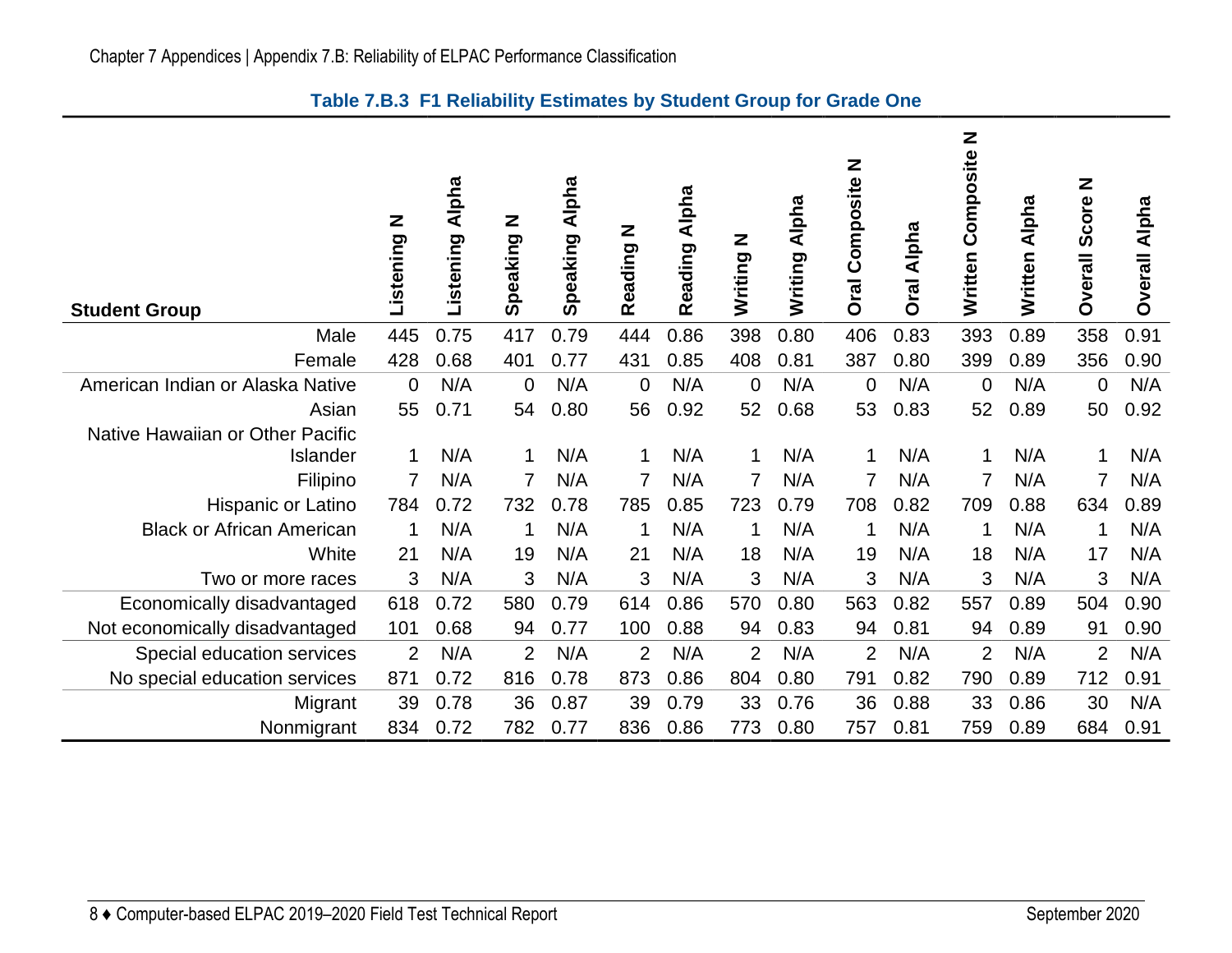<span id="page-12-0"></span>

| <b>Student Group</b>             | z<br>Listening | <b>Alpha</b><br>Listening | Z<br>Speaking  | Alpha<br>Speaking | Z<br>Reading   | Alpha<br>Reading | <b>N</b><br>Writing | Writing Alpha | Z<br>Composite<br><b>Oral</b> | Alpha<br>Oral | Z<br>Written Composite | Alpha<br>Written | Z<br>Score<br><b>Overall</b> | Alpha<br><b>Overall</b> |
|----------------------------------|----------------|---------------------------|----------------|-------------------|----------------|------------------|---------------------|---------------|-------------------------------|---------------|------------------------|------------------|------------------------------|-------------------------|
| Male                             | 587            | 0.73                      | 517            | 0.77              | 573            | 0.88             | 522                 | 0.83          | 509                           | 0.87          | 500                    | 0.90             | 462                          | 0.92                    |
| Female                           | 540            | 0.72                      | 486            | 0.79              | 525            | 0.85             | 489                 | 0.80          | 473                           | 0.84          | 459                    | 0.89             | 431                          | 0.91                    |
| American Indian or Alaska Native | $\overline{2}$ | N/A                       | 1              | N/A               | $\overline{2}$ | N/A              | $\overline{2}$      | N/A           | 1                             | N/A           | $\overline{2}$         | N/A              | 1                            | N/A                     |
| Asian                            | 115            | 0.80                      | 112            | 0.83              | 114            | 0.89             | 110                 | 0.88          | 112                           | 0.90          | 111                    | 0.92             | 109                          | 0.94                    |
| Native Hawaiian or Other Pacific |                |                           |                |                   |                |                  |                     |               |                               |               |                        |                  |                              |                         |
| Islander                         | 3              | N/A                       | $\overline{2}$ | N/A               | 3              | N/A              | $\overline{2}$      | N/A           | 2                             | N/A           | 2                      | N/A              | $\overline{2}$               | N/A                     |
| Filipino                         | 4              | N/A                       | 4              | N/A               | 4              | N/A              | 4                   | N/A           | 4                             | N/A           | 4                      | N/A              | 4                            | N/A                     |
| Hispanic or Latino               | 940            | 0.72                      | 822            | 0.76              | 909            | 0.86             | 829                 | 0.81          | 804                           | 0.85          | 778                    | 0.89             | 720                          | 0.90                    |
| <b>Black or African American</b> | 5              | N/A                       | 3              | N/A               | 5              | N/A              | 5                   | N/A           | 3                             | N/A           | 5                      | N/A              | 3                            | N/A                     |
| White                            | 44             | 0.75                      | 45             | 0.85              | 46             | 0.89             | 44                  | 0.83          | 43                            | 0.89          | 43                     | 0.91             | 41                           | 0.92                    |
| Two or more races                | 7              | N/A                       | 6              | N/A               | $\overline{7}$ | N/A              | $\overline{7}$      | N/A           | 6                             | N/A           | $\overline{7}$         | N/A              | 6                            | N/A                     |
| Economically disadvantaged       | 740            | 0.72                      | 667            | 0.77              | 718            | 0.87             | 668                 | 0.81          | 647                           | 0.85          | 625                    | 0.89             | 576                          | 0.91                    |
| Not economically disadvantaged   | 130            | 0.76                      | 120            | 0.82              | 128            | 0.87             | 127                 | 0.84          | 122                           | 0.90          | 127                    | 0.90             | 119                          | 0.92                    |
| Special education services       | 6              | N/A                       | 5              | N/A               | 5              | N/A              | 6                   | N/A           | 5                             | N/A           | 5                      | N/A              | 5                            | N/A                     |
| No special education services    | 1,121          | 0.73                      | 998            | 0.78              | 1,093          | 0.87             | 1,005               | 0.82          | 977                           | 0.86          | 954                    | 0.90             | 888                          | 0.91                    |
| Migrant                          | 48             | 0.83                      | 38             | 0.87              | 46             | 0.85             | 37                  | 0.88          | 38                            | 0.93          | 34                     | 0.90             | 33                           | 0.95                    |
| Nonmigrant                       | 1,079          | 0.72                      | 965            | 0.77              | 1,052          | 0.87             | 974                 | 0.81          | 944                           | 0.85          | 925                    | 0.90             | 860                          | 0.91                    |

# **Table 7.B.4 F1 Reliability Estimates by Student Group for Grade Two**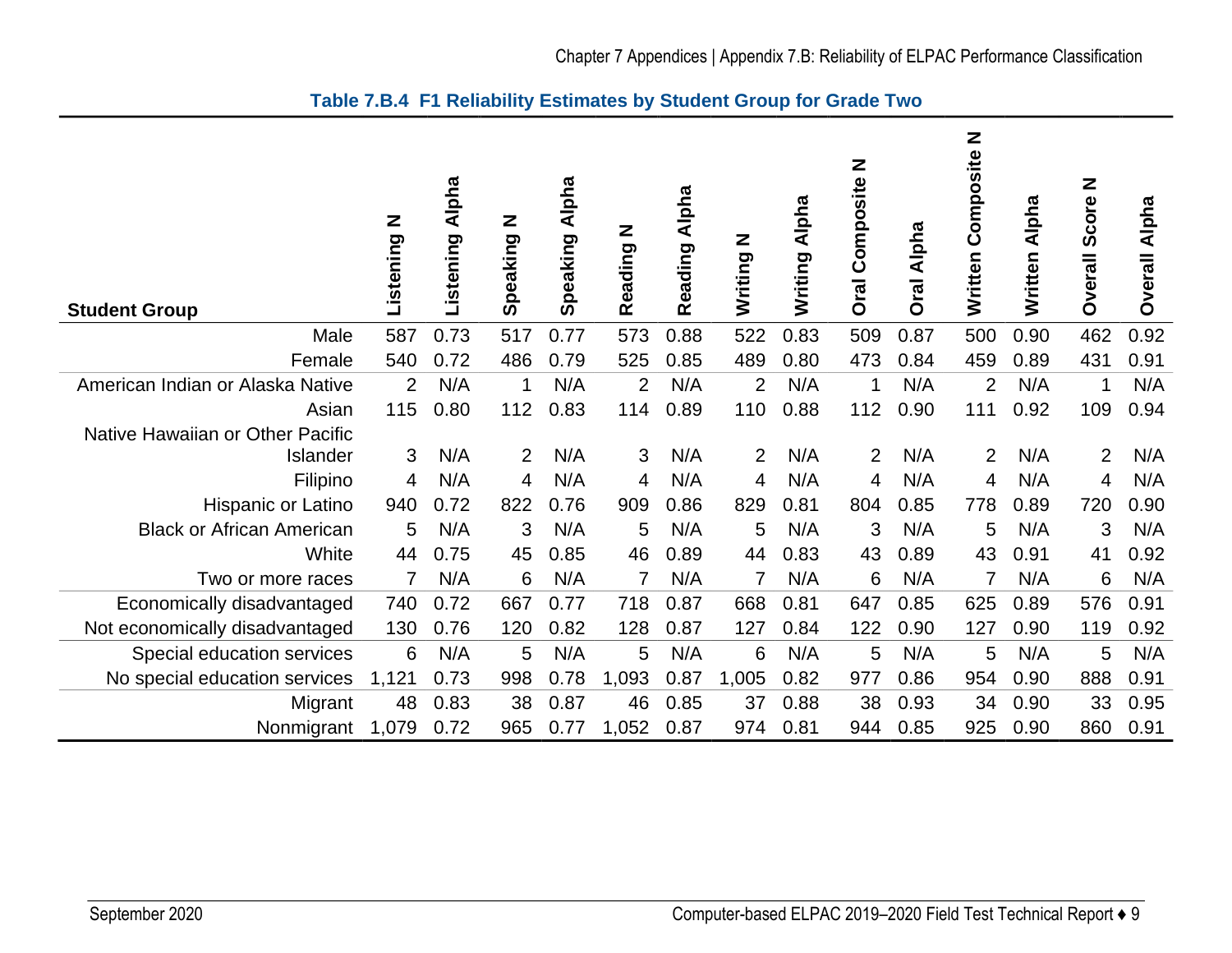<span id="page-13-0"></span>

| <b>Student Group</b>             | Z<br>Listening | <b>Alpha</b><br>Listening | Z<br>Speaking  | Alpha<br>Speaking | Z<br>Reading   | Alpha<br>Reading | Z<br>Writing I | Alpha<br>Writing | Z<br>Composite<br><b>Oral</b> | Alpha<br>Oral | Z<br>Composite<br>Written | Alpha<br><b>Written</b> | Z<br>Score<br><b>Overall</b> | Alpha<br><b>Overall</b> |
|----------------------------------|----------------|---------------------------|----------------|-------------------|----------------|------------------|----------------|------------------|-------------------------------|---------------|---------------------------|-------------------------|------------------------------|-------------------------|
| Male                             | 455            | 0.63                      | 398            | 0.79              | 457            | 0.73             | 438            | 0.77             | 396                           | 0.82          | 441                       | 0.83                    | 382                          | 0.89                    |
| Female                           | 445            | 0.58                      | 387            | 0.79              | 446            | 0.72             | 432            | 0.72             | 384                           | 0.78          | 430                       | 0.81                    | 368                          | 0.87                    |
| American Indian or Alaska Native | 0              | N/A                       | $\mathbf 0$    | N/A               | $\overline{0}$ | N/A              | 0              | N/A              | $\mathbf 0$                   | N/A           | 0                         | N/A                     | 0                            | N/A                     |
| Asian                            | 76             | 0.70                      | 72             | 0.87              | 73             | 0.84             | 74             | 0.80             | 72                            | 0.86          | 73                        | 0.88                    | 70                           | 0.93                    |
| Native Hawaiian or Other Pacific |                |                           |                |                   |                |                  |                |                  |                               |               |                           |                         |                              |                         |
| Islander                         | 2              | N/A                       | $\overline{2}$ | N/A               | 2              | N/A              | 2              | N/A              | 2                             | N/A           | $\overline{2}$            | N/A                     | $\overline{2}$               | N/A                     |
| Filipino                         | 5              | N/A                       | 4              | N/A               | 5              | N/A              | 5              | N/A              | 4                             | N/A           | 5                         | N/A                     | 4                            | N/A                     |
| <b>Hispanic or Latino</b>        | 775            | 0.59                      | 666            | 0.77              | 781            | 0.69             | 749            | 0.74             | 661                           | 0.79          | 751                       | 0.81                    | 635                          | 0.86                    |
| <b>Black or African American</b> | 3              | N/A                       | 3              | N/A               | 3              | N/A              | 3              | N/A              | 3                             | N/A           | 3                         | N/A                     | 3                            | N/A                     |
| White                            | 36             | 0.71                      | 35             | 0.86              | 36             | 0.75             | 34             | 0.75             | 35                            | 0.85          | 34                        | 0.83                    | 33                           | 0.89                    |
| Two or more races                |                | N/A                       | 1              | N/A               | 1              | N/A              | 1              | N/A              | 1                             | N/A           | 1                         | N/A                     | 1                            | N/A                     |
| Economically disadvantaged       | 635            | 0.58                      | 545            | 0.79              | 639            | 0.68             | 617            | 0.76             | 541                           | 0.79          | 616                       | 0.80                    | 520                          | 0.86                    |
| Not economically disadvantaged   | 0              | N/A                       | 0              | N/A               | $\mathbf 0$    | N/A              | 0              | N/A              | $\mathbf 0$                   | N/A           | 0                         | N/A                     | 0                            | N/A                     |
| Special education services       | 5              | N/A                       | 5              | N/A               | 5              | N/A              | 4              | N/A              | 5                             | N/A           | 4                         | N/A                     | 4                            | N/A                     |
| No special education services    | 895            | 0.61                      | 780            | 0.79              | 898            | 0.72             | 866            | 0.75             | 775                           | 0.80          | 867                       | 0.82                    | 746                          | 0.88                    |
| Migrant                          | 34             | 0.57                      | 28             | N/A               | 36             | 0.75             | 35             | 0.75             | 28                            | N/A           | 36                        | 0.83                    | 28                           | N/A                     |
| Nonmigrant                       | 866            | 0.61                      | 757            | 0.79              | 867            | 0.72             | 835            | 0.75             | 752                           | 0.80          | 835                       | 0.82                    | 722                          | 0.88                    |

# **Table 7.B.5 F1 Reliability Estimates by Student Group for Grade Three**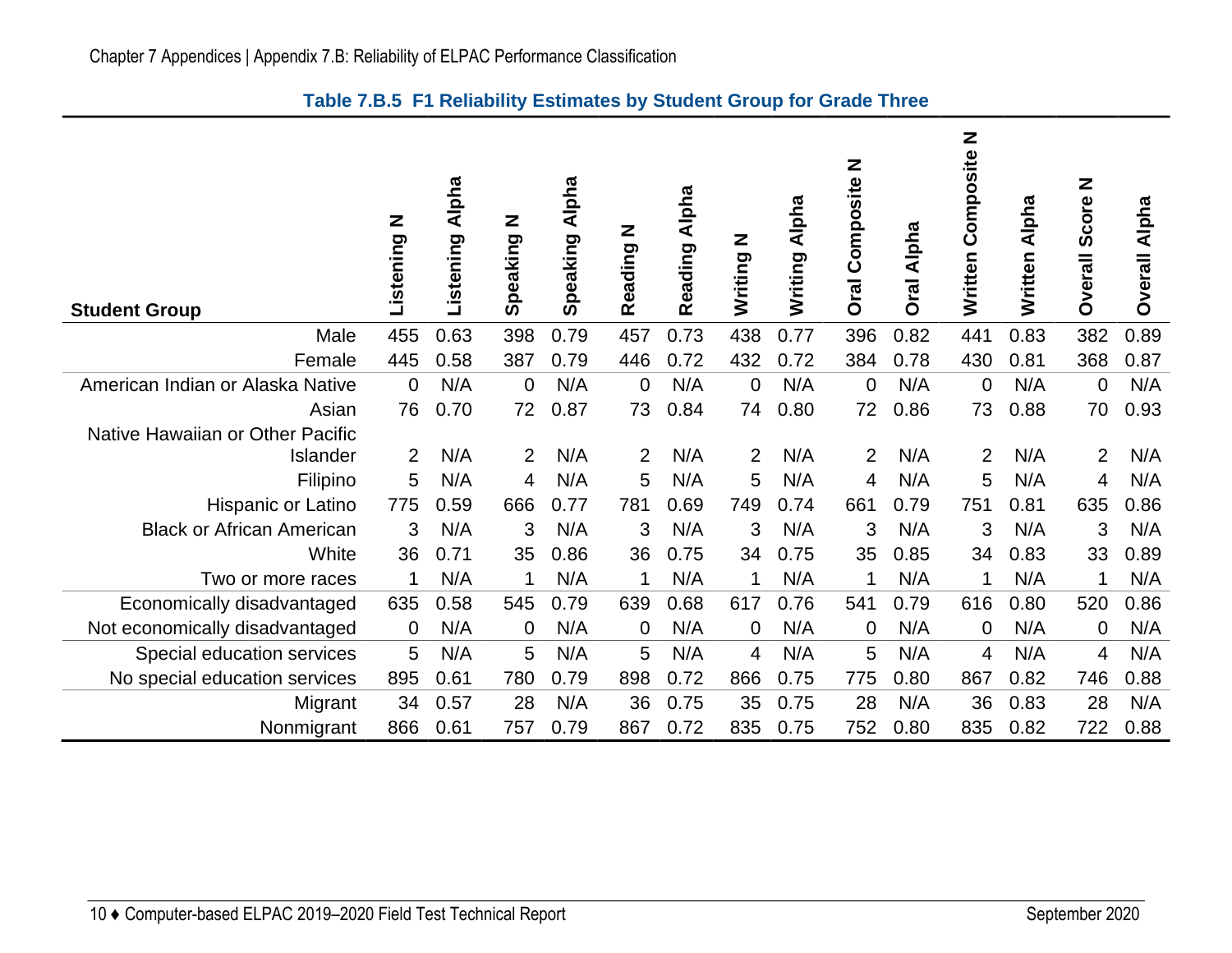<span id="page-14-0"></span>

| <b>Student Group</b>             | Z<br>Listening | <b>Alpha</b><br>Listening | Z<br>Speaking  | Alpha<br>Speaking | Z<br>Reading   | <b>Alpha</b><br>Reading | N DUILLIN | <b>Alpha</b><br>Writing | Z<br>Composite<br><b>Oral</b> | Alpha<br><b>Oral</b> | Z<br>Written Composite | Alpha<br>Written | Z<br>Score<br><b>Overall</b> | Alpha<br><b>Overall</b> |
|----------------------------------|----------------|---------------------------|----------------|-------------------|----------------|-------------------------|-----------|-------------------------|-------------------------------|----------------------|------------------------|------------------|------------------------------|-------------------------|
| Male                             | 393            | 0.63                      | 352            | 0.83              | 391            | 0.80                    | 379       | 0.75                    | 349                           | 0.82                 | 379                    | 0.85             | 339                          | 0.89                    |
| Female                           | 341            | 0.55                      | 300            | 0.72              | 335            | 0.77                    | 342       | 0.68                    | 293                           | 0.73                 | 328                    | 0.82             | 283                          | 0.83                    |
| American Indian or Alaska Native |                | N/A                       | 1              | N/A               | 1              | N/A                     |           | N/A                     | 1                             | N/A                  | 1                      | N/A              | 1                            | N/A                     |
| Asian                            | 54             | 0.70                      | 53             | 0.85              | 52             | 0.80                    | 52        | 0.70                    | 53                            | 0.87                 | 51                     | 0.86             | 50                           | 0.91                    |
| Native Hawaiian or Other Pacific |                |                           |                |                   |                |                         |           |                         |                               |                      |                        |                  |                              |                         |
| Islander                         | 1              | N/A                       | 1              | N/A               | 1              | N/A                     | 1         | N/A                     | 1                             | N/A                  | 1                      | N/A              | $\mathbf 1$                  | N/A                     |
| Filipino                         | 4              | N/A                       | 4              | N/A               | 2              | N/A                     | 3         | N/A                     | 4                             | N/A                  | $\overline{2}$         | N/A              | $\overline{2}$               | N/A                     |
| Hispanic or Latino               | 642            | 0.56                      | 565            | 0.78              | 638            | 0.77                    | 633       | 0.73                    | 555                           | 0.76                 | 621                    | 0.83             | 541                          | 0.86                    |
| <b>Black or African American</b> | 3              | N/A                       | 1              | N/A               | 3              | N/A                     | 3         | N/A                     | 1                             | N/A                  | 3                      | N/A              | 1                            | N/A                     |
| White                            | 22             | N/A                       | 20             | N/A               | 22             | N/A                     | 21        | N/A                     | 20                            | N/A                  | 21                     | N/A              | 19                           | N/A                     |
| Two or more races                | 5              | N/A                       | 5              | N/A               | 5              | N/A                     | 5         | N/A                     | 5                             | N/A                  | 5                      | N/A              | 5                            | N/A                     |
| Economically disadvantaged       | 494            | 0.56                      | 432            | 0.79              | 488            | 0.77                    | 486       | 0.73                    | 424                           | 0.78                 | 473                    | 0.83             | 410                          | 0.87                    |
| Not economically disadvantaged   | $\mathbf 0$    | N/A                       | $\overline{0}$ | N/A               | $\overline{0}$ | N/A                     | $\Omega$  | N/A                     | $\mathbf 0$                   | N/A                  | 0                      | N/A              | 0                            | N/A                     |
| Special education services       | 5              | N/A                       | 4              | N/A               | 5              | N/A                     | 5         | N/A                     | 4                             | N/A                  | 5                      | N/A              | 4                            | N/A                     |
| No special education services    | 729            | 0.59                      | 648            | 0.80              | 721            | 0.78                    | 716       | 0.73                    | 638                           | 0.79                 | 702                    | 0.84             | 618                          | 0.87                    |
| Migrant                          | 39             | 0.66                      | 32             | 0.88              | 39             | 0.78                    | 39        | 0.79                    | 32                            | 0.86                 | 39                     | 0.86             | 32                           | 0.91                    |
| Nonmigrant                       | 695            | 0.59                      | 620            | 0.79              | 687            | 0.78                    | 682       | 0.73                    | 610                           | 0.79                 | 668                    | 0.84             | 590                          | 0.87                    |

# **Table 7.B.6 F1 Reliability Estimates by Student Group for Grade Four**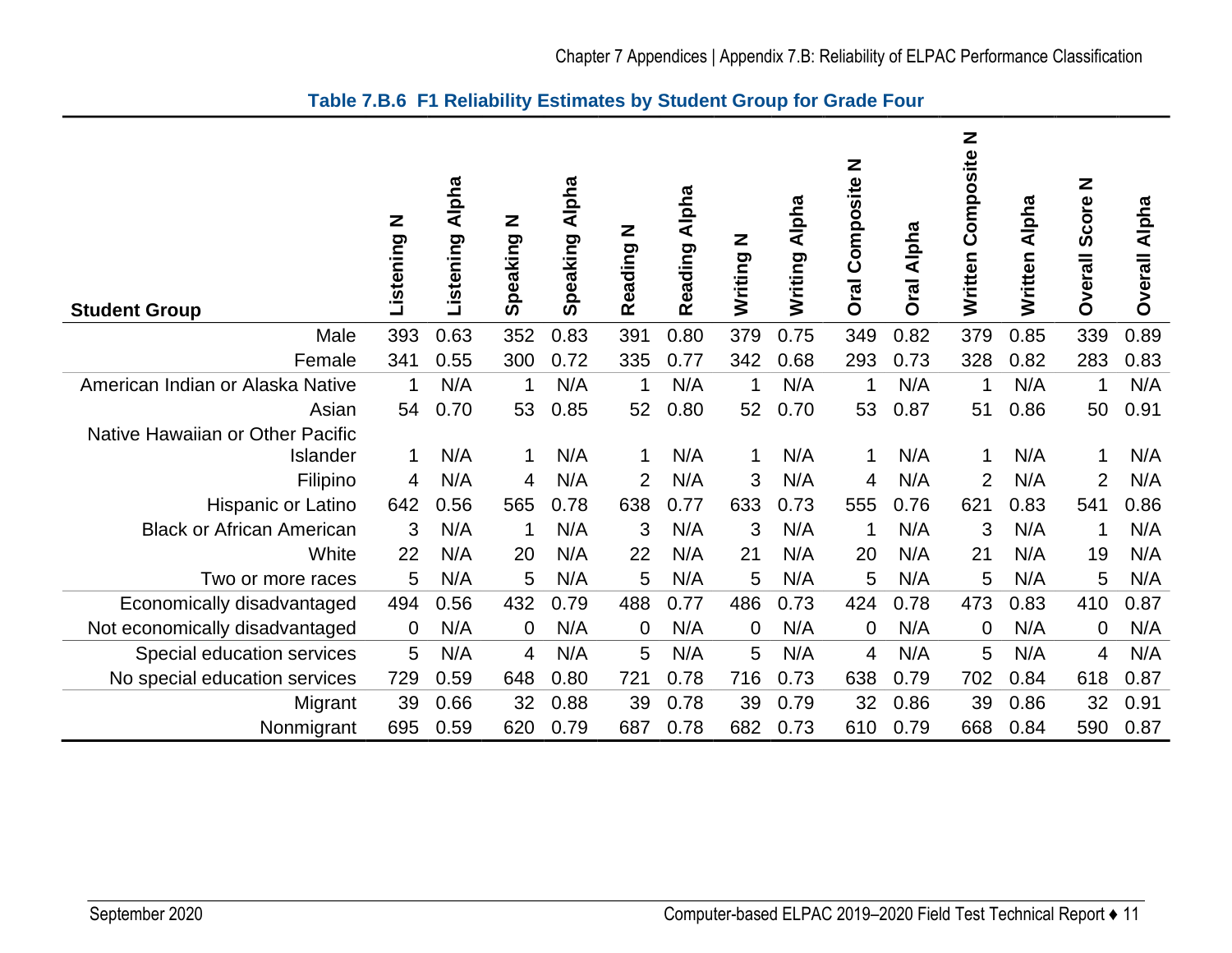<span id="page-15-0"></span>

| <b>Student Group</b>             | Ζ<br>Listening | <b>Alpha</b><br>Listening | Ζ<br>Speaking  | <b>Alpha</b><br>Speaking | Z<br>Reading   | Alpha<br>Reading | Z gritiz       | <b>Alpha</b><br>Writing | Z<br>Composite<br><b>Oral</b> | Alpha<br>Oral | Z<br>Composite<br>Written | Alpha<br>Written | Z<br>Score<br><b>Overall</b> | Alpha<br><b>Overall</b> |
|----------------------------------|----------------|---------------------------|----------------|--------------------------|----------------|------------------|----------------|-------------------------|-------------------------------|---------------|---------------------------|------------------|------------------------------|-------------------------|
| Male                             | 150            | 0.74                      | 134            | 0.82                     | 149            | 0.78             | 145            | 0.70                    | 132                           | 0.82          | 143                       | 0.83             | 132                          | 0.89                    |
| Female                           | 130            | 0.67                      | 116            | 0.86                     | 131            | 0.75             | 132            | 0.71                    | 112                           | 0.84          | 126                       | 0.81             | 112                          | 0.89                    |
| American Indian or Alaska Native | $\overline{0}$ | N/A                       | $\overline{0}$ | N/A                      | $\overline{0}$ | N/A              | 0              | N/A                     | $\Omega$                      | N/A           | 0                         | N/A              | 0                            | N/A                     |
| Asian                            | 21             | N/A                       | 16             | N/A                      | 21             | N/A              | 20             | N/A                     | 16                            | N/A           | 20                        | N/A              | 16                           | N/A                     |
| Native Hawaiian or Other Pacific |                |                           |                |                          |                |                  |                |                         |                               |               |                           |                  |                              |                         |
| Islander                         | $\Omega$       | N/A                       | $\overline{0}$ | N/A                      | 0              | N/A              | $\mathbf 0$    | N/A                     | $\Omega$                      | N/A           | 0                         | N/A              | 0                            | N/A                     |
| Filipino                         | 2              | N/A                       | $\overline{2}$ | N/A                      | 2              | N/A              | $\overline{2}$ | N/A                     | 2                             | N/A           | 2                         | N/A              | $\overline{2}$               | N/A                     |
| <b>Hispanic or Latino</b>        | 246            | 0.69                      | 222            | 0.83                     | 247            | 0.75             | 245            | 0.71                    | 217                           | 0.81          | 237                       | 0.82             | 217                          | 0.88                    |
| <b>Black or African American</b> |                | N/A                       | 2              | N/A                      |                | N/A              | 1              | N/A                     | 1                             | N/A           | 1                         | N/A              | 1                            | N/A                     |
| White                            | 7              | N/A                       |                | N/A                      | 7              | N/A              | 7              | N/A                     | 7                             | N/A           | 7                         | N/A              | 7                            | N/A                     |
| Two or more races                | 0              | N/A                       | $\overline{0}$ | N/A                      | 0              | N/A              | 0              | N/A                     | $\Omega$                      | N/A           | 0                         | N/A              | 0                            | N/A                     |
| Economically disadvantaged       | 178            | 0.69                      | 160            | 0.82                     | 178            | 0.74             | 180            | 0.68                    | 155                           | 0.80          | 173                       | 0.81             | 155                          | 0.88                    |
| Not economically disadvantaged   | 0              | N/A                       | $\overline{0}$ | N/A                      | $\overline{0}$ | N/A              | $\mathbf 0$    | N/A                     | $\mathbf 0$                   | N/A           | 0                         | N/A              | 0                            | N/A                     |
| Special education services       | 0              | N/A                       | $\overline{0}$ | N/A                      | $\mathbf 0$    | N/A              | 0              | N/A                     | 0                             | N/A           | 0                         | N/A              | $\overline{0}$               | N/A                     |
| No special education services    | 280            | 0.71                      | 250            | 0.84                     | 280            | 0.77             | 277            | 0.71                    | 244                           | 0.83          | 269                       | 0.83             | 244                          | 0.89                    |
| Migrant                          | 4              | N/A                       | 4              | N/A                      | 4              | N/A              | 5              | N/A                     | 4                             | N/A           | 4                         | N/A              | 4                            | N/A                     |
| Nonmigrant                       | 276            | 0.70                      | 246            | 0.84                     | 276            | 0.77             | 272            | 0.71                    | 240                           | 0.83          | 265                       | 0.83             | 240                          | 0.89                    |

# **Table 7.B.7 F1 Reliability Estimates by Student Group for Grade Five**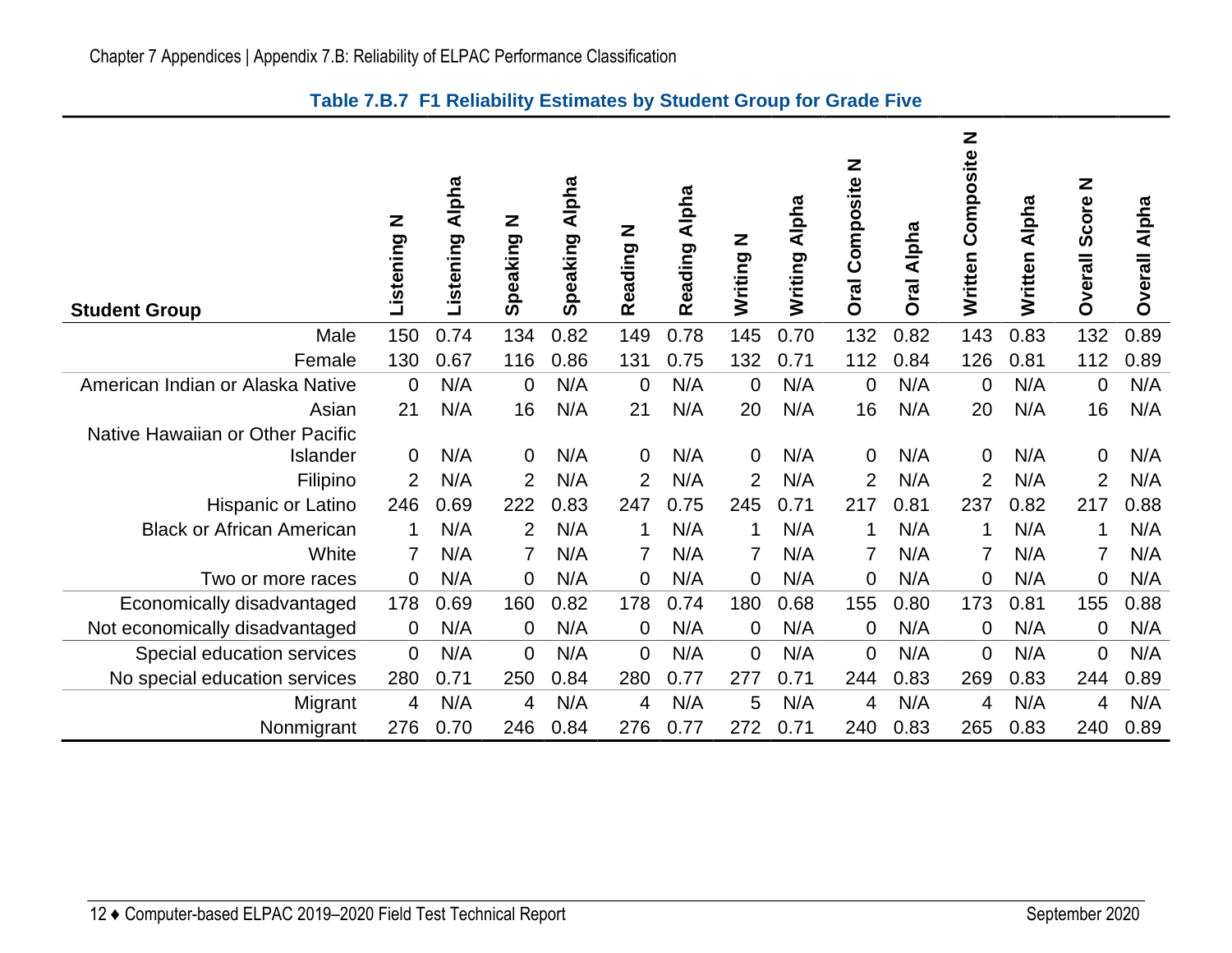<span id="page-16-0"></span>

| <b>Student Group</b>             | Z<br>Listening | Alpha<br>Listening | Z<br>Speaking  | Alpha<br>Speaking | Z<br>Reading   | Alpha<br>Reading | Writing N      | Alpha<br>Writing | Z<br>Composite<br><b>Dral</b> | Alpha<br><b>Oral</b> | Z<br>Composite<br>Written | Alpha<br>Written | Z<br>Score<br><b>Overall</b> | Alpha<br><b>Overall</b> |
|----------------------------------|----------------|--------------------|----------------|-------------------|----------------|------------------|----------------|------------------|-------------------------------|----------------------|---------------------------|------------------|------------------------------|-------------------------|
| Male                             | 355            | 0.70               | 321            | 0.88              | 346            | 0.64             | 337            | 0.76             | 315                           | 0.87                 | 339                       | 0.77             | 304                          | 0.90                    |
| Female                           | 300            | 0.64               | 263            | 0.87              | 289            | 0.63             | 280            | 0.74             | 260                           | 0.86                 | 279                       | 0.76             | 249                          | 0.89                    |
| American Indian or Alaska Native | $\Omega$       | N/A                | 0              | N/A               | $\overline{0}$ | N/A              | 0              | N/A              | $\mathbf 0$                   | N/A                  | 0                         | N/A              | $\mathbf 0$                  | N/A                     |
| Asian                            | 61             | 0.78               | 56             | 0.94              | 61             | 0.73             | 59             | 0.83             | 55                            | 0.92                 | 60                        | 0.85             | 54                           | 0.93                    |
| Native Hawaiian or Other Pacific |                |                    |                |                   |                |                  |                |                  |                               |                      |                           |                  |                              |                         |
| Islander                         | $\Omega$       | N/A                | $\overline{0}$ | N/A               | $\overline{0}$ | N/A              | $\overline{0}$ | N/A              | $\mathbf 0$                   | N/A                  | 0                         | N/A              | 0                            | N/A                     |
| Filipino                         | 4              | N/A                | 4              | N/A               | 4              | N/A              | 4              | N/A              | 4                             | N/A                  | 4                         | N/A              | 4                            | N/A                     |
| Hispanic or Latino               | 567            | 0.66               | 507            | 0.86              | 547            | 0.62             | 533            | 0.76             | 499                           | 0.85                 | 533                       | 0.76             | 478                          | 0.88                    |
| <b>Black or African American</b> | 2              | N/A                | $\overline{2}$ | N/A               | $\overline{2}$ | N/A              | $\overline{2}$ | N/A              | $\overline{2}$                | N/A                  | $\overline{2}$            | N/A              | $\overline{2}$               | N/A                     |
| White                            | 16             | N/A                | 11             | N/A               | 16             | N/A              | 15             | N/A              | 11                            | N/A                  | 15                        | N/A              | 11                           | N/A                     |
| Two or more races                | 1              | N/A                | 0              | N/A               | 1              | N/A              | 0              | N/A              | $\mathbf 0$                   | N/A                  | 0                         | N/A              | $\overline{0}$               | N/A                     |
| Economically disadvantaged       | 449            | 0.65               | 407            | 0.88              | 435            | 0.61             | 422            | 0.77             | 400                           | 0.86                 | 421                       | 0.76             | 384                          | 0.89                    |
| Not economically disadvantaged   | $\mathbf 0$    | N/A                | 0              | N/A               | $\overline{0}$ | N/A              | 0              | N/A              | $\mathbf 0$                   | N/A                  | 0                         | N/A              | 0                            | N/A                     |
| Special education services       | $\overline{2}$ | N/A                | 3              | N/A               | 3              | N/A              | 3              | N/A              | $\overline{2}$                | N/A                  | 3                         | N/A              | $\overline{2}$               | N/A                     |
| No special education services    | 653            | 0.67               | 581            | 0.87              | 632            | 0.64             | 614            | 0.76             | 573                           | 0.86                 | 615                       | 0.77             | 551                          | 0.89                    |
| Migrant                          | 29             | N/A                | 24             | N/A               | 29             | N/A              | 26             | N/A              | 24                            | N/A                  | 26                        | N/A              | 23                           | N/A                     |
| Nonmigrant                       | 626            | 0.67               | 560            | 0.87              | 606            | 0.65             | 591            | 0.76             | 551                           | 0.86                 | 592                       | 0.77             | 530                          | 0.89                    |

# **Table 7.B.8 F1 Reliability Estimates by Student Group for Grade Six**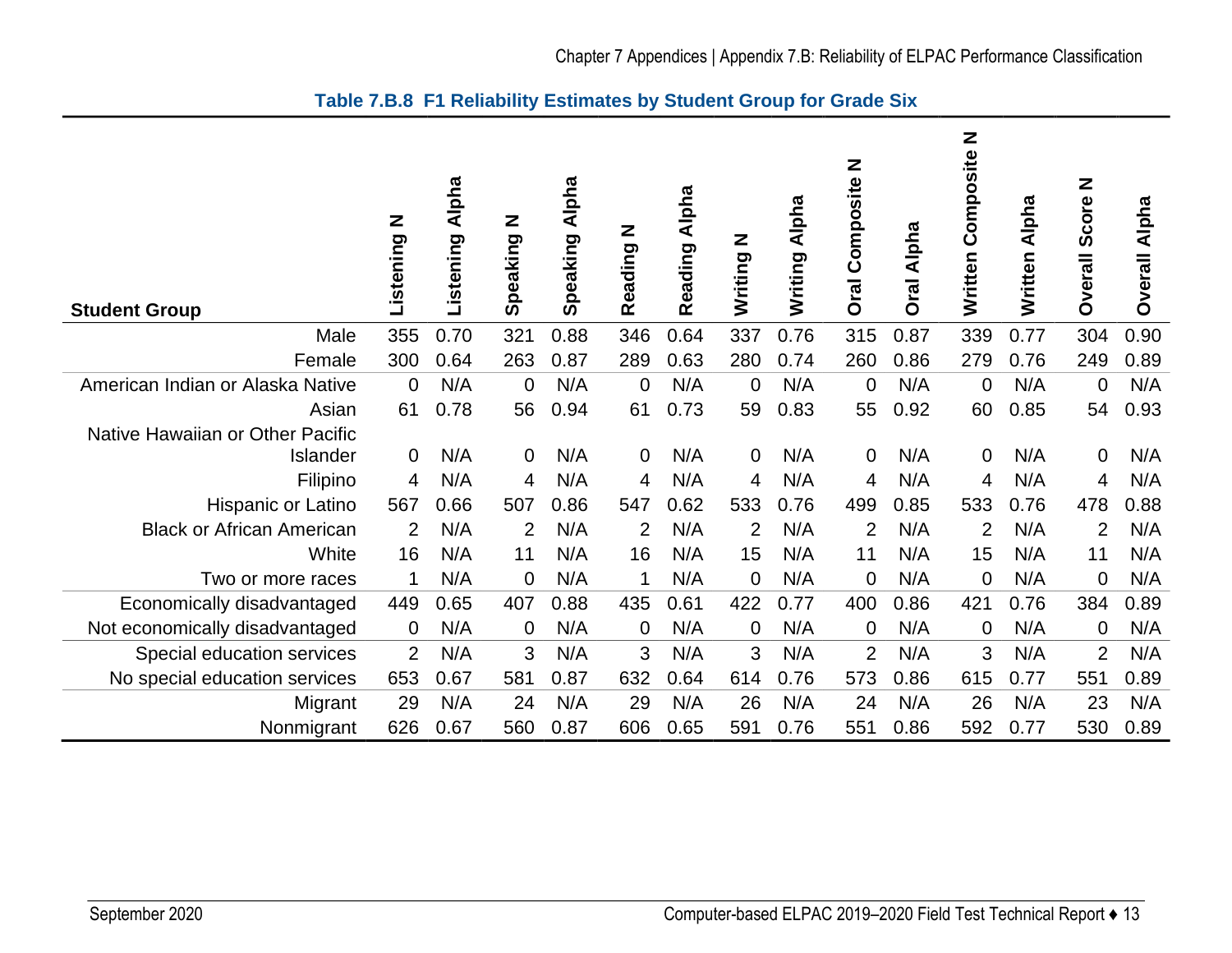<span id="page-17-0"></span>

| <b>Student Group</b>             | Z<br>Listening | <b>Alpha</b><br>Listening | Z<br>Speaking  | Alpha<br>Speaking | Z<br>Reading   | Alpha<br>Reading | N DUILLIN      | Alpha<br>Writing | Z<br>Composite<br><b>Oral</b> | <b>Alpha</b><br>Oral | Z<br>Composite<br>Written | Alpha<br>Written | Z<br>Score<br><b>Overall</b> | Alpha<br><b>Overall</b> |
|----------------------------------|----------------|---------------------------|----------------|-------------------|----------------|------------------|----------------|------------------|-------------------------------|----------------------|---------------------------|------------------|------------------------------|-------------------------|
| Male                             | 309            | 0.72                      | 298            | 0.85              | 303            | 0.72             | 297            | 0.80             | 290                           | 0.87                 | 299                       | 0.82             | 284                          | 0.91                    |
| Female                           | 226            | 0.66                      | 211            | 0.89              | 221            | 0.72             | 223            | 0.77             | 207                           | 0.87                 | 221                       | 0.81             | 202                          | 0.91                    |
| American Indian or Alaska Native | $\overline{0}$ | N/A                       | $\Omega$       | N/A               | $\overline{0}$ | N/A              | 0              | N/A              | $\overline{0}$                | N/A                  | $\mathbf 0$               | N/A              | $\overline{0}$               | N/A                     |
| Asian                            | 70             | 0.75                      | 64             | 0.91              | 69             | 0.86             | 70             | 0.81             | 64                            | 0.90                 | 69                        | 0.90             | 63                           | 0.94                    |
| Native Hawaiian or Other Pacific |                |                           |                |                   |                |                  |                |                  |                               |                      |                           |                  |                              |                         |
| Islander                         |                | N/A                       | 1              | N/A               | 1              | N/A              | 1              | N/A              | 1                             | N/A                  | 1                         | N/A              | 1                            | N/A                     |
| Filipino                         | 2              | N/A                       | 2              | N/A               | $\overline{2}$ | N/A              | 2              | N/A              | $\overline{2}$                | N/A                  | $\overline{2}$            | N/A              | $\overline{2}$               | N/A                     |
| Hispanic or Latino               | 449            | 0.69                      | 430            | 0.86              | 440            | 0.66             | 435            | 0.79             | 418                           | 0.86                 | 436                       | 0.79             | 409                          | 0.90                    |
| <b>Black or African American</b> | $\overline{0}$ | N/A                       | $\overline{0}$ | N/A               | 0              | N/A              | $\Omega$       | N/A              | $\mathbf 0$                   | N/A                  | $\overline{0}$            | N/A              | $\mathbf 0$                  | N/A                     |
| White                            | 8              | N/A                       | 8              | N/A               | 8              | N/A              | 8              | N/A              | 8                             | N/A                  | 8                         | N/A              | 8                            | N/A                     |
| Two or more races                | 3              | N/A                       | 3              | N/A               | $\overline{2}$ | N/A              | $\overline{2}$ | N/A              | 3                             | N/A                  | $\overline{2}$            | N/A              | $\overline{2}$               | N/A                     |
| Economically disadvantaged       | 359            | 0.71                      | 343            | 0.87              | 352            | 0.68             | 348            | 0.79             | 331                           | 0.87                 | 348                       | 0.79             | 324                          | 0.90                    |
| Not economically disadvantaged   | $\mathbf 0$    | N/A                       | 0              | N/A               | $\overline{0}$ | N/A              | 0              | N/A              | $\mathbf 0$                   | N/A                  | 0                         | N/A              | $\mathbf 0$                  | N/A                     |
| Special education services       | $\overline{2}$ | N/A                       | $\overline{2}$ | N/A               | 2              | N/A              | $\overline{2}$ | N/A              | 2                             | N/A                  | $\overline{2}$            | N/A              | $\overline{2}$               | N/A                     |
| No special education services    | 533            | 0.70                      | 507            | 0.87              | 522            | 0.72             | 518            | 0.79             | 495                           | 0.87                 | 518                       | 0.81             | 484                          | 0.91                    |
| Migrant                          | 25             | N/A                       | 23             | N/A               | 25             | N/A              | 23             | N/A              | 23                            | N/A                  | 24                        | N/A              | 23                           | N/A                     |
| Nonmigrant                       | 510            | 0.70                      | 486            | 0.87              | 499            | 0.72             | 497            | 0.79             | 474                           | 0.87                 | 496                       | 0.81             | 463                          | 0.91                    |

**Table 7.B.9 F1 Reliability Estimates by Student Group for Grade Seven**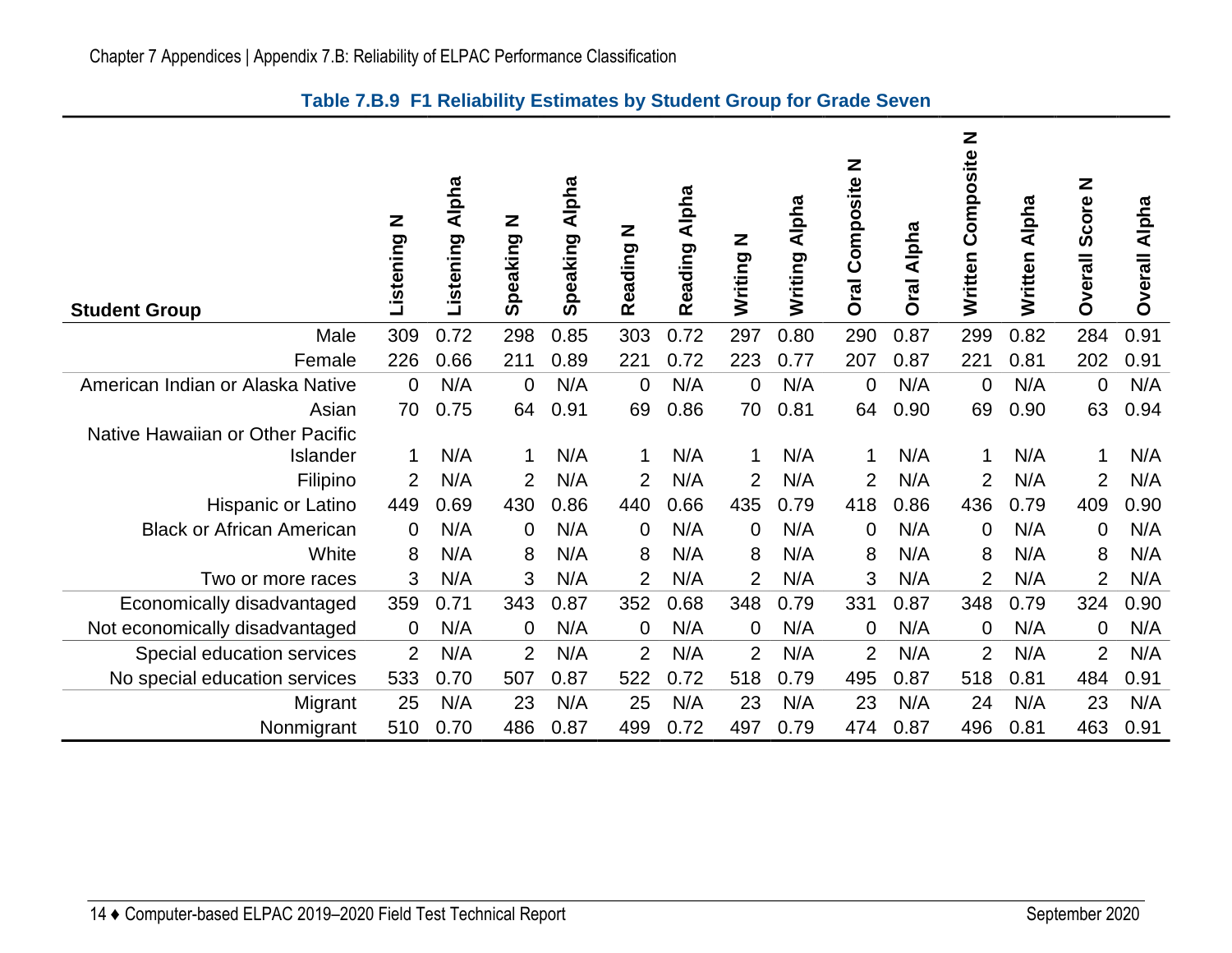<span id="page-18-0"></span>

| <b>Student Group</b>             | Z<br>Listening | <b>Alpha</b><br>Listening | Z<br>Speaking  | <b>Alpha</b><br>Speaking | Z<br>Reading   | <b>Alpha</b><br>Reading | N DUILLIN      | <b>Alpha</b><br>Writing | Z<br>Composite<br><b>Oral</b> | Alpha<br><b>Oral</b> | Z<br>Composite<br>Written | Alpha<br>Written | Z<br>Score<br><b>Dverall</b> | Alpha<br><b>Overall</b> |
|----------------------------------|----------------|---------------------------|----------------|--------------------------|----------------|-------------------------|----------------|-------------------------|-------------------------------|----------------------|---------------------------|------------------|------------------------------|-------------------------|
| Male                             | 177            | 0.77                      | 137            | 0.90                     | 178            | 0.72                    | 170            | 0.78                    | 139                           | 0.90                 | 172                       | 0.82             | 137                          | 0.92                    |
| Female                           | 140            | 0.77                      | 109            | 0.92                     | 142            | 0.74                    | 139            | 0.77                    | 107                           | 0.92                 | 140                       | 0.82             | 105                          | 0.94                    |
| American Indian or Alaska Native | $\mathbf 0$    | N/A                       | 0              | N/A                      | $\overline{0}$ | N/A                     | 0              | N/A                     | $\mathbf 0$                   | N/A                  | 0                         | N/A              | $\mathbf 0$                  | N/A                     |
| Asian                            | 15             | N/A                       | 14             | N/A                      | 15             | N/A                     | 15             | N/A                     | 13                            | N/A                  | 15                        | N/A              | 13                           | N/A                     |
| Native Hawaiian or Other Pacific |                |                           |                |                          |                |                         |                |                         |                               |                      |                           |                  |                              |                         |
| Islander                         | $\mathbf 0$    | N/A                       | 0              | N/A                      | 0              | N/A                     | $\mathbf 0$    | N/A                     | $\Omega$                      | N/A                  | 0                         | N/A              | $\mathbf 0$                  | N/A                     |
| Filipino                         | 9              | N/A                       |                | N/A                      | 9              | N/A                     | 9              | N/A                     | 8                             | N/A                  | 9                         | N/A              | 8                            | N/A                     |
| Hispanic or Latino               | 281            | 0.76                      | 213            | 0.91                     | 284            | 0.70                    | 273            | 0.76                    | 214                           | 0.91                 | 276                       | 0.80             | 210                          | 0.92                    |
| <b>Black or African American</b> | 2              | N/A                       | 1              | N/A                      | $\overline{2}$ | N/A                     | $\overline{2}$ | N/A                     | 1                             | N/A                  | 2                         | N/A              | $\mathbf 1$                  | N/A                     |
| White                            | 7              | N/A                       | 8              | N/A                      | 7              | N/A                     | 7              | N/A                     | $\overline{7}$                | N/A                  | 7                         | N/A              | $\overline{7}$               | N/A                     |
| Two or more races                | $\overline{2}$ | N/A                       | 2              | N/A                      | 2              | N/A                     | $\overline{2}$ | N/A                     | $\overline{2}$                | N/A                  | 2                         | N/A              | $\overline{2}$               | N/A                     |
| Economically disadvantaged       | 230            | 0.76                      | 178            | 0.91                     | 233            | 0.69                    | 224            | 0.76                    | 179                           | 0.91                 | 226                       | 0.80             | 176                          | 0.92                    |
| Not economically disadvantaged   | $\mathbf 0$    | N/A                       | 0              | N/A                      | $\overline{0}$ | N/A                     | $\Omega$       | N/A                     | $\mathbf 0$                   | N/A                  | 0                         | N/A              | $\overline{0}$               | N/A                     |
| Special education services       | $\overline{2}$ | N/A                       | $\overline{2}$ | N/A                      | 3              | N/A                     | 3              | N/A                     | $\overline{2}$                | N/A                  | 3                         | N/A              | $\overline{2}$               | N/A                     |
| No special education services    | 315            | 0.77                      | 244            | 0.91                     | 317            | 0.73                    | 306            | 0.78                    | 244                           | 0.91                 | 309                       | 0.82             | 240                          | 0.93                    |
| Migrant                          | 17             | N/A                       | 15             | N/A                      | 18             | N/A                     | 17             | N/A                     | 15                            | N/A                  | 17                        | N/A              | 14                           | N/A                     |
| Nonmigrant                       | 300            | 0.76                      | 231            | 0.90                     | 302            | 0.73                    | 292            | 0.76                    | 231                           | 0.90                 | 295                       | 0.82             | 228                          | 0.92                    |

**Table 7.B.10 F1 Reliability Estimates by Student Group for Grade Eight**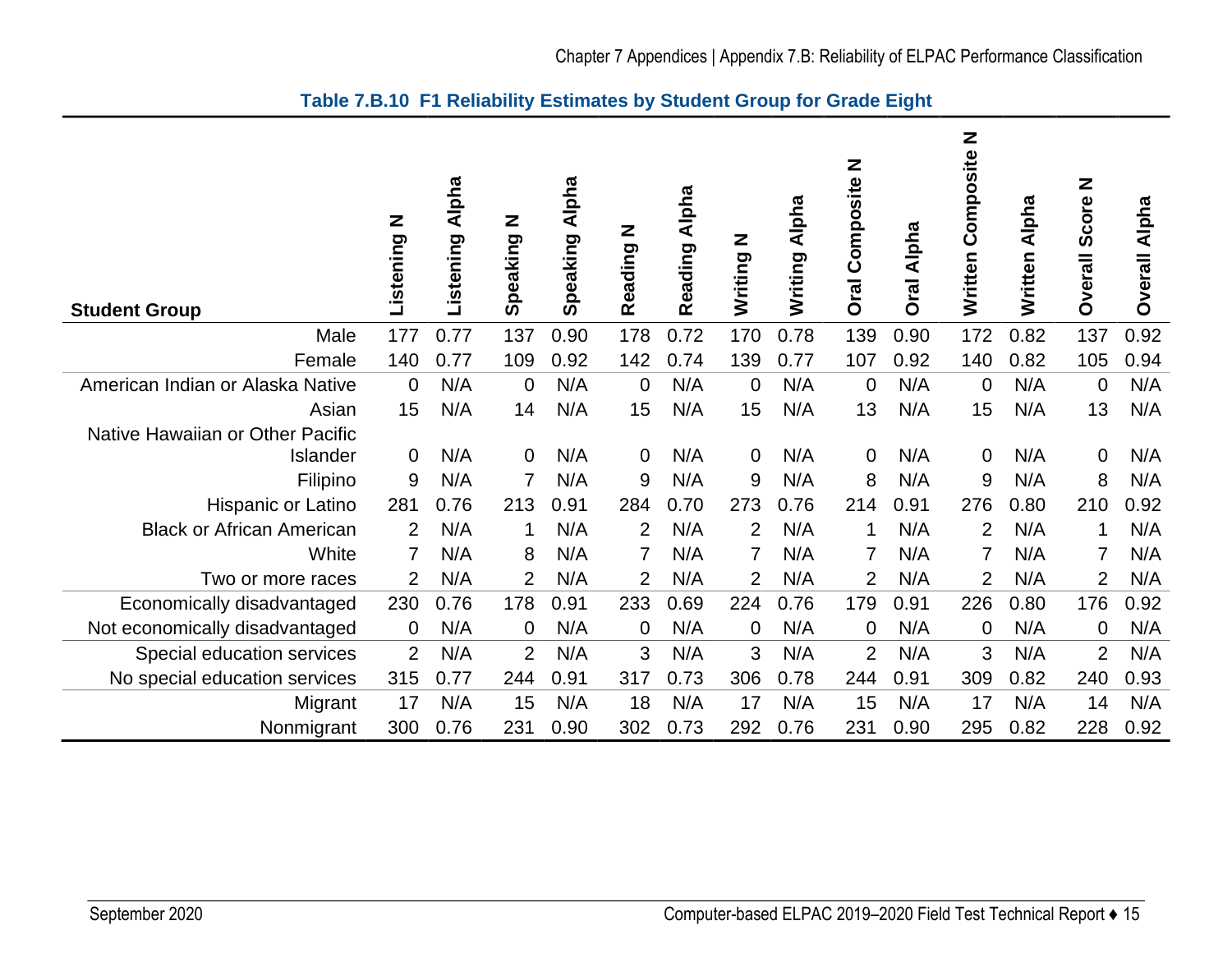<span id="page-19-0"></span>

| <b>Student Group</b>             | z<br>Listening | Alpha<br>Listening | Z<br>Speaking  | Alpha<br>Speaking | Z<br>Reading | Alpha<br>Reading | N riting | Alpha<br>Writing | Z<br>Composite<br><b>Oral</b> | Oral Alpha | Z<br>Composite<br>Written | <b>Alpha</b><br>Written | Z<br>Score<br><b>Overall</b> | Alpha<br><b>Overall</b> |
|----------------------------------|----------------|--------------------|----------------|-------------------|--------------|------------------|----------|------------------|-------------------------------|------------|---------------------------|-------------------------|------------------------------|-------------------------|
| Male                             | 123            | 0.74               | 109            | 0.92              | 119          | 0.84             | 118      | 0.76             | 110                           | 0.91       | 114                       | 0.87                    | 105                          | 0.93                    |
| Female                           | 122            | 0.68               | 94             | 0.89              | 117          | 0.79             | 125      | 0.78             | 96                            | 0.91       | 113                       | 0.86                    | 93                           | 0.93                    |
| American Indian or Alaska Native | 1              | N/A                | 1              | N/A               | 1            | N/A              | 1        | N/A              | 1                             | N/A        | 1                         | N/A                     | $\mathbf 1$                  | N/A                     |
| Asian                            | 10             | N/A                | 9              | N/A               | 10           | N/A              | 10       | N/A              | 9                             | N/A        | 10                        | N/A                     | 9                            | N/A                     |
| Native Hawaiian or Other Pacific |                |                    |                |                   |              |                  |          |                  |                               |            |                           |                         |                              |                         |
| <b>Islander</b>                  | 0              | N/A                | $\mathbf 0$    | N/A               | 0            | N/A              | $\Omega$ | N/A              | $\mathbf{0}$                  | N/A        | 0                         | N/A                     | $\mathbf 0$                  | N/A                     |
| Filipino                         | 4              | N/A                | 4              | N/A               | 4            | N/A              | 4        | N/A              | 4                             | N/A        | 4                         | N/A                     | 4                            | N/A                     |
| Hispanic or Latino               | 216            | 0.70               | 178            | 0.91              | 206          | 0.80             | 213      | 0.77             | 180                           | 0.91       | 197                       | 0.86                    | 172                          | 0.93                    |
| <b>Black or African American</b> | 4              | N/A                | 3              | N/A               | 4            | N/A              | 4        | N/A              | 3                             | N/A        | 4                         | N/A                     | 3                            | N/A                     |
| White                            | 10             | N/A                | 8              | N/A               | 11           | N/A              | 11       | N/A              | 9                             | N/A        | 11                        | N/A                     | 9                            | N/A                     |
| Two or more races                | $\mathbf 0$    | N/A                | $\overline{0}$ | N/A               | 0            | N/A              | 0        | N/A              | 0                             | N/A        | 0                         | N/A                     | $\mathbf 0$                  | N/A                     |
| Economically disadvantaged       | 180            | 0.66               | 149            | 0.90              | 170          | 0.80             | 179      | 0.76             | 152                           | 0.90       | 164                       | 0.86                    | 146                          | 0.93                    |
| Not economically disadvantaged   | $\mathbf 0$    | N/A                | $\mathbf 0$    | N/A               | 0            | N/A              | 0        | N/A              | $\mathbf 0$                   | N/A        | 0                         | N/A                     | $\mathbf 0$                  | N/A                     |
| Special education services       | $\mathbf 0$    | N/A                | $\overline{0}$ | N/A               | 0            | N/A              | 0        | N/A              | $\mathbf{0}$                  | N/A        | 0                         | N/A                     | 0                            | N/A                     |
| No special education services    | 245            | 0.71               | 203            | 0.91              | 236          | 0.81             | 243      | 0.77             | 206                           | 0.91       | 227                       | 0.86                    | 198                          | 0.93                    |
| Migrant                          | 21             | N/A                | 16             | N/A               | 20           | N/A              | 20       | N/A              | 21                            | N/A        | 18                        | N/A                     | 18                           | N/A                     |
| Nonmigrant                       | 224            | 0.71               | 187            | 0.89              | 216          | 0.82             | 223      | 0.76             | 185                           | 0.89       | 209                       | 0.87                    | 180                          | 0.92                    |

# **Table 7.B.11 F1 Reliability Estimates by Student Group for Grade Nine**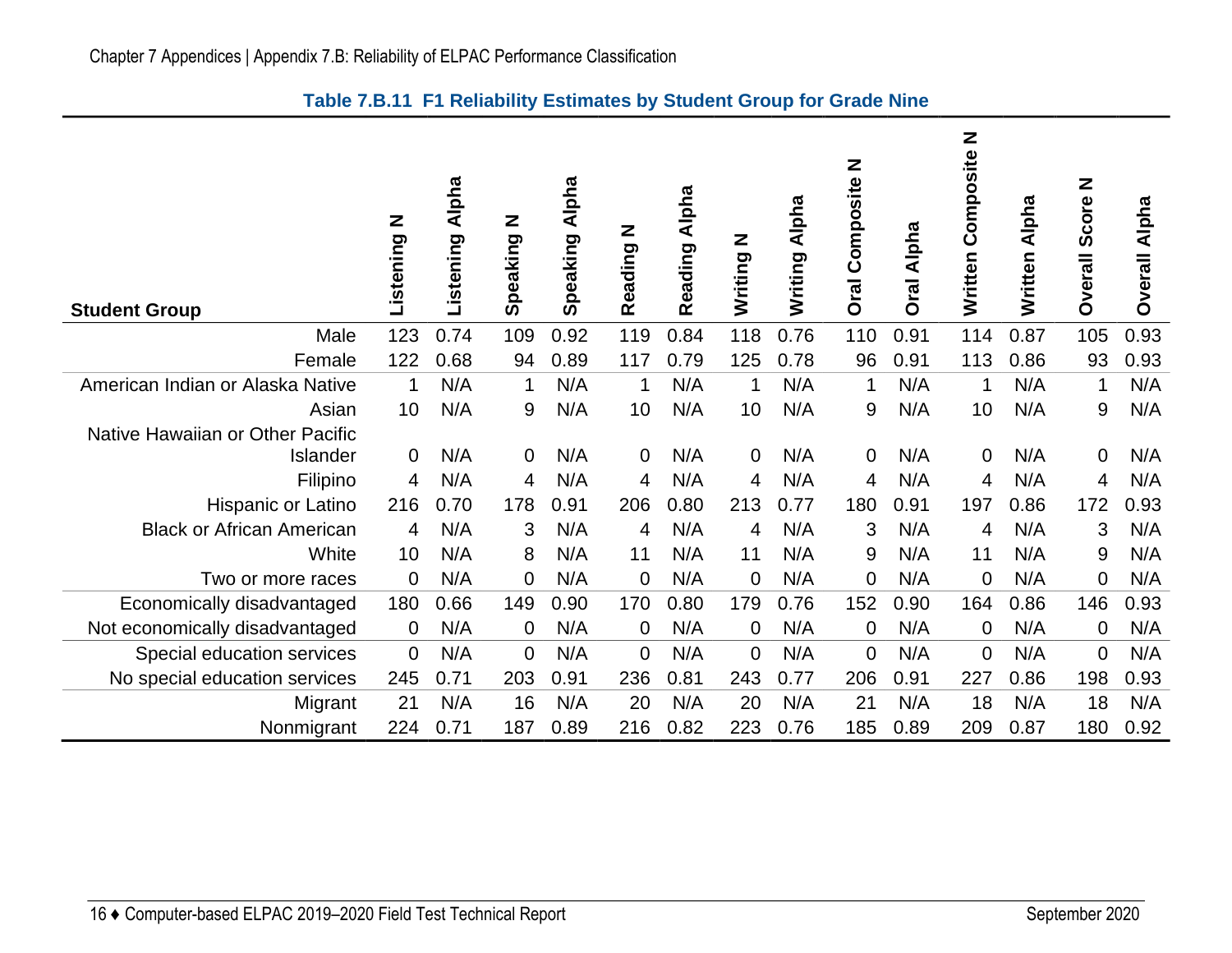<span id="page-20-0"></span>

| <b>Student Group</b>             | Z<br>Listening | <b>Alpha</b><br>Listening | Z<br>Speaking  | Alpha<br>Speaking | Z<br>Reading   | Alpha<br>Reading | N DUILLIN      | <b>Alpha</b><br>Writing | Z<br>Composite<br><b>Oral</b> | Alpha<br><b>Oral</b> | Z<br>Composite<br>Written | Alpha<br><b>Written</b> | Z<br>Score<br><b>Dverall</b> | Alpha<br><b>Overall</b> |
|----------------------------------|----------------|---------------------------|----------------|-------------------|----------------|------------------|----------------|-------------------------|-------------------------------|----------------------|---------------------------|-------------------------|------------------------------|-------------------------|
| Male                             | 191            | 0.72                      | 153            | 0.88              | 193            | 0.81             | 189            | 0.81                    | 163                           | 0.91                 | 191                       | 0.86                    | 160                          | 0.94                    |
| Female                           | 140            | 0.68                      | 129            | 0.89              | 144            | 0.81             | 143            | 0.79                    | 125                           | 0.89                 | 142                       | 0.87                    | 122                          | 0.93                    |
| American Indian or Alaska Native | 2              | N/A                       | $\overline{2}$ | N/A               | 2              | N/A              | $\overline{2}$ | N/A                     | 2                             | N/A                  | $\overline{2}$            | N/A                     | $\overline{2}$               | N/A                     |
| Asian                            | 18             | N/A                       | 16             | N/A               | 17             | N/A              | 16             | N/A                     | 16                            | N/A                  | 17                        | N/A                     | 15                           | N/A                     |
| Native Hawaiian or Other Pacific |                |                           |                |                   |                |                  |                |                         |                               |                      |                           |                         |                              |                         |
| Islander                         | 1              | N/A                       |                | N/A               | 1              | N/A              |                | N/A                     | 1                             | N/A                  | 1                         | N/A                     | 1                            | N/A                     |
| Filipino                         | 4              | N/A                       | 4              | N/A               | 4              | N/A              | 4              | N/A                     | 4                             | N/A                  | 4                         | N/A                     | 4                            | N/A                     |
| Hispanic or Latino               | 292            | 0.71                      | 245            | 0.89              | 297            | 0.81             | 293            | 0.81                    | 252                           | 0.91                 | 293                       | 0.86                    | 247                          | 0.93                    |
| <b>Black or African American</b> | 2              | N/A                       | 1              | N/A               | 2              | N/A              | $\overline{2}$ | N/A                     | 1                             | N/A                  | $\overline{2}$            | N/A                     | 1                            | N/A                     |
| White                            | 8              | N/A                       | 9              | N/A               | 10             | N/A              | 10             | N/A                     | 8                             | N/A                  | 10                        | N/A                     | 8                            | N/A                     |
| Two or more races                | 1              | N/A                       | 1              | N/A               | -1             | N/A              | 1              | N/A                     | 1                             | N/A                  | 1                         | N/A                     | 1                            | N/A                     |
| Economically disadvantaged       | 244            | 0.70                      | 209            | 0.89              | 246            | 0.81             | 244            | 0.81                    | 218                           | 0.91                 | 243                       | 0.87                    | 213                          | 0.94                    |
| Not economically disadvantaged   | $\mathbf 0$    | N/A                       | 0              | N/A               | $\overline{0}$ | N/A              | $\overline{0}$ | N/A                     | $\overline{0}$                | N/A                  | 0                         | N/A                     | $\mathbf 0$                  | N/A                     |
| Special education services       | $\overline{2}$ | N/A                       | $\overline{2}$ | N/A               | $\overline{2}$ | N/A              | $\overline{2}$ | N/A                     | $\overline{2}$                | N/A                  | $\overline{2}$            | N/A                     | $\overline{2}$               | N/A                     |
| No special education services    | 329            | 0.70                      | 280            | 0.88              | 335            | 0.81             | 330            | 0.81                    | 286                           | 0.91                 | 331                       | 0.87                    | 280                          | 0.93                    |
| Migrant                          | 23             | N/A                       | 13             | N/A               | 22             | N/A              | 21             | N/A                     | 23                            | N/A                  | 20                        | N/A                     | 20                           | N/A                     |
| Nonmigrant                       | 308            | 0.69                      | 269            | 0.88              | 315            | 0.81             | 311            | 0.79                    | 265                           | 0.88                 | 313                       | 0.86                    | 262                          | 0.92                    |

# **Table 7.B.12 F1 Reliability Estimates by Student Group for Grade Ten**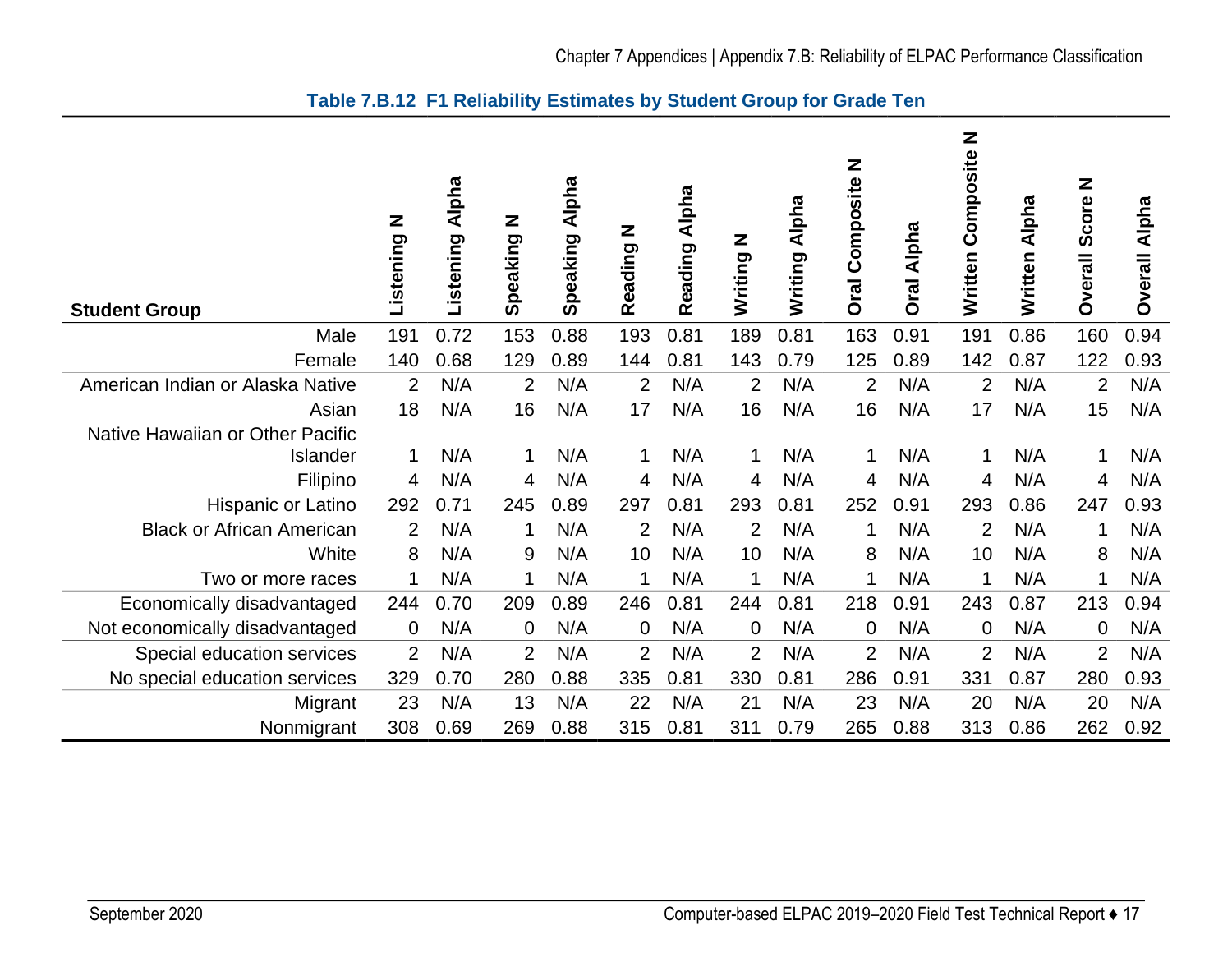<span id="page-21-0"></span>

| <b>Student Group</b>             | Z<br>Listening | <b>Alpha</b><br>Listening | Z<br>Speaking  | <b>Alpha</b><br>Speaking | Z<br>Reading   | <b>Alpha</b><br>Reading | Z<br>Writing   | <b>Alpha</b><br>Writing | Z<br><b>Oral Composite</b> | Alpha<br>Oral | Z<br>Composite<br>Written | Alpha<br>Written | Z<br>Score<br><b>Overall</b> | Alpha<br><b>Overall</b> |
|----------------------------------|----------------|---------------------------|----------------|--------------------------|----------------|-------------------------|----------------|-------------------------|----------------------------|---------------|---------------------------|------------------|------------------------------|-------------------------|
| Male                             | 173            | 0.78                      | 148            | 0.87                     | 174            | 0.78                    | 172            | 0.70                    | 145                        | 0.88          | 171                       | 0.83             | 144                          | 0.91                    |
| Female                           | 118            | 0.80                      | 98             | 0.85                     | 119            | 0.79                    | 110            | 0.76                    | 99                         | 0.89          | 112                       | 0.84             | 97                           | 0.92                    |
| American Indian or Alaska Native | 0              | N/A                       | $\mathbf 0$    | N/A                      | $\overline{0}$ | N/A                     | 0              | N/A                     | $\mathbf 0$                | N/A           | $\overline{0}$            | N/A              | $\mathbf 0$                  | N/A                     |
| Asian                            | 26             | N/A                       | 26             | N/A                      | 26             | N/A                     | 25             | N/A                     | 26                         | N/A           | 25                        | N/A              | 25                           | N/A                     |
| Native Hawaiian or Other Pacific |                |                           |                |                          |                |                         |                |                         |                            |               |                           |                  |                              |                         |
| Islander                         | $\mathbf 0$    | N/A                       | $\overline{0}$ | N/A                      | $\overline{0}$ | N/A                     | $\mathbf{0}$   | N/A                     | $\mathbf 0$                | N/A           | $\mathbf 0$               | N/A              | 0                            | N/A                     |
| Filipino                         | 2              | N/A                       | $\overline{2}$ | N/A                      | 2              | N/A                     | $\overline{2}$ | N/A                     | $\overline{2}$             | N/A           | $\overline{2}$            | N/A              | $\overline{2}$               | N/A                     |
| Hispanic or Latino               | 245            | 0.79                      | 203            | 0.86                     | 247            | 0.78                    | 237            | 0.74                    | 201                        | 0.88          | 238                       | 0.83             | 199                          | 0.91                    |
| <b>Black or African American</b> | 2              | N/A                       | -1             | N/A                      | $\overline{2}$ | N/A                     | 2              | N/A                     | 1                          | N/A           | $\overline{2}$            | N/A              | 1                            | N/A                     |
| White                            | 13             | N/A                       | 11             | N/A                      | 13             | N/A                     | 13             | N/A                     | 11                         | N/A           | 13                        | N/A              | 11                           | N/A                     |
| Two or more races                | $\mathbf 0$    | N/A                       | 0              | N/A                      | $\mathbf 0$    | N/A                     | 0              | N/A                     | 0                          | N/A           | $\mathbf 0$               | N/A              | $\overline{0}$               | N/A                     |
| Economically disadvantaged       | 204            | 0.80                      | 171            | 0.87                     | 205            | 0.78                    | 195            | 0.73                    | 170                        | 0.89          | 197                       | 0.84             | 168                          | 0.92                    |
| Not economically disadvantaged   | $\mathbf 0$    | N/A                       | 0              | N/A                      | $\overline{0}$ | N/A                     | 0              | N/A                     | 0                          | N/A           | 0                         | N/A              | $\mathbf 0$                  | N/A                     |
| Special education services       | 2              | N/A                       | $\overline{2}$ | N/A                      | $\overline{2}$ | N/A                     | $\overline{2}$ | N/A                     | $\overline{2}$             | N/A           | $\overline{2}$            | N/A              | $\overline{2}$               | N/A                     |
| No special education services    | 289            | 0.79                      | 244            | 0.86                     | 291            | 0.78                    | 280            | 0.73                    | 242                        | 0.88          | 281                       | 0.83             | 239                          | 0.91                    |
| Migrant                          | 6              | N/A                       | 5              | N/A                      | 6              | N/A                     | 5              | N/A                     | 5                          | N/A           | 5                         | N/A              | 5                            | N/A                     |
| Nonmigrant                       | 285            | 0.79                      | 241            | 0.85                     | 287            | 0.78                    | 277            | 0.72                    | 239                        | 0.88          | 278                       | 0.83             | 236                          | 0.91                    |

**Table 7.B.13 F1 Reliability Estimates by Student Group for Grade Eleven**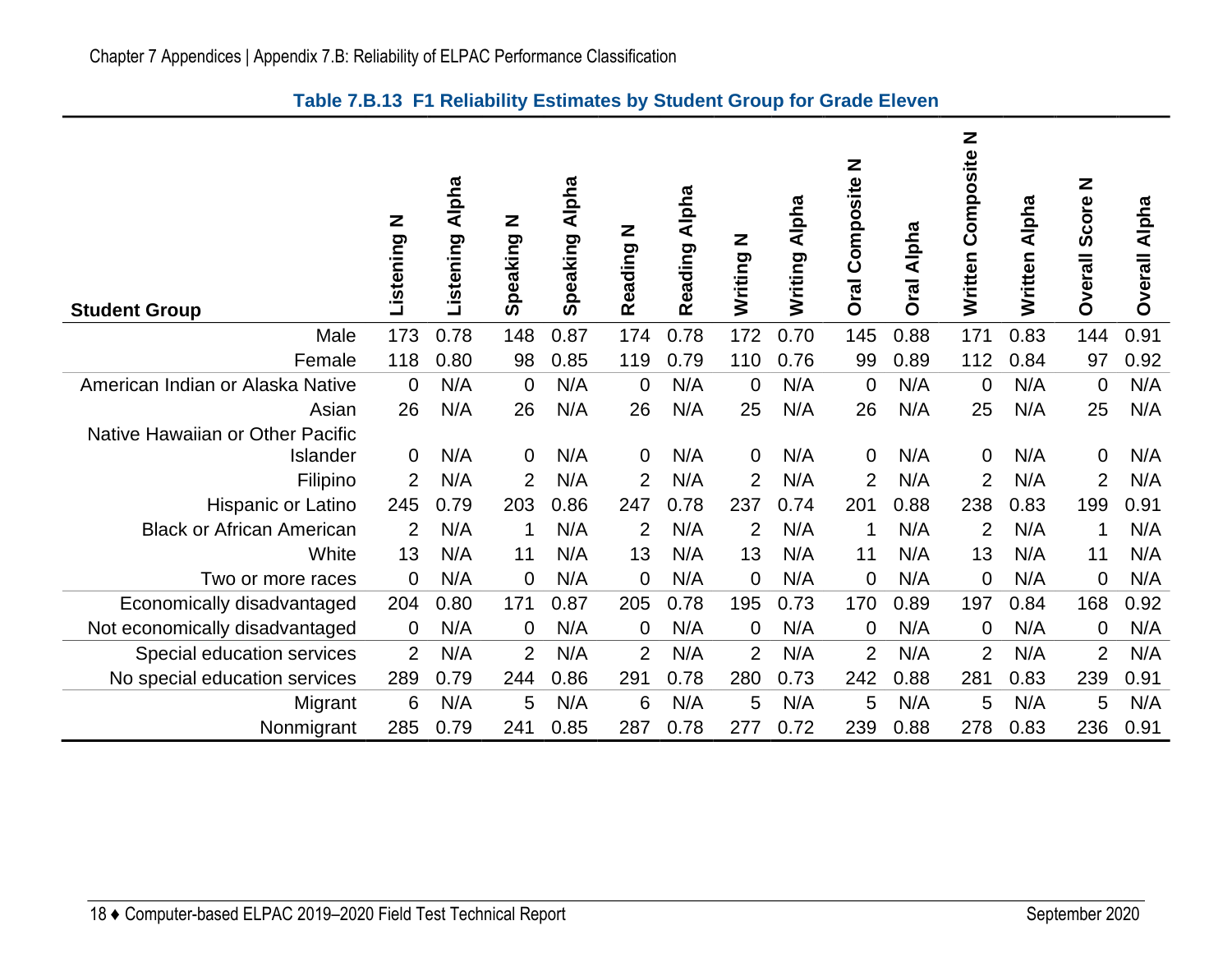<span id="page-22-1"></span><span id="page-22-0"></span>

| <b>Student Group</b>             | Z<br>Listening | <b>Alpha</b><br>Listening | Z<br>Speaking  | <b>Alpha</b><br>Speaking | Z<br>Reading   | <b>Alpha</b><br>Reading | Writing N      | <b>Alpha</b><br>Writing | Z<br>Composite<br><b>Oral</b> | Alpha<br><b>Oral</b> | Z<br>Composite<br>Written | Alpha<br>Written | Z<br>Score<br><b>Overall</b> | Alpha<br><b>Overall</b> |
|----------------------------------|----------------|---------------------------|----------------|--------------------------|----------------|-------------------------|----------------|-------------------------|-------------------------------|----------------------|---------------------------|------------------|------------------------------|-------------------------|
| Male                             | 140            | 0.82                      | 116            | 0.89                     | 139            | 0.83                    | 132            | 0.76                    | 117                           | 0.90                 | 134                       | 0.87             | 115                          | 0.94                    |
| Female                           | 105            | 0.83                      | 85             | 0.89                     | 102            | 0.79                    | 102            | 0.76                    | 80                            | 0.90                 | 99                        | 0.86             | 79                           | 0.93                    |
| American Indian or Alaska Native | $\Omega$       | N/A                       | $\overline{0}$ | N/A                      | $\overline{0}$ | N/A                     | $\overline{0}$ | N/A                     | $\overline{0}$                | N/A                  | $\overline{0}$            | N/A              | $\overline{0}$               | N/A                     |
| Asian                            | 27             | N/A                       | 25             | N/A                      | 26             | N/A                     | 26             | N/A                     | 26                            | N/A                  | 26                        | N/A              | 25                           | N/A                     |
| Native Hawaiian or Other Pacific |                |                           |                |                          |                |                         |                |                         |                               |                      |                           |                  |                              |                         |
| Islander                         | 0              | N/A                       | $\mathbf 0$    | N/A                      | $\overline{0}$ | N/A                     | 0              | N/A                     | $\mathbf 0$                   | N/A                  | $\overline{0}$            | N/A              | 0                            | N/A                     |
| Filipino                         | 3              | N/A                       | 3              | N/A                      | 3              | N/A                     | 3              | N/A                     | 3                             | N/A                  | 3                         | N/A              | 3                            | N/A                     |
| Hispanic or Latino               | 202            | 0.82                      | 161            | 0.88                     | 199            | 0.82                    | 192            | 0.77                    | 156                           | 0.90                 | 191                       | 0.87             | 154                          | 0.94                    |
| <b>Black or African American</b> |                | N/A                       | 1              | N/A                      | 1              | N/A                     | 1              | N/A                     | 1                             | N/A                  | 1                         | N/A              | 1                            | N/A                     |
| White                            | 11             | N/A                       | 10             | N/A                      | 11             | N/A                     | 11             | N/A                     | 10                            | N/A                  | 11                        | N/A              | 10                           | N/A                     |
| Two or more races                | $\mathbf 0$    | N/A                       | $\overline{0}$ | N/A                      | $\overline{0}$ | N/A                     | $\overline{0}$ | N/A                     | $\mathbf 0$                   | N/A                  | $\mathbf 0$               | N/A              | $\overline{0}$               | N/A                     |
| Economically disadvantaged       | 176            | 0.83                      | 146            | 0.90                     | 174            | 0.83                    | 169            | 0.77                    | 143                           | 0.91                 | 168                       | 0.87             | 140                          | 0.94                    |
| Not economically disadvantaged   | $\mathbf 0$    | N/A                       | $\overline{0}$ | N/A                      | $\overline{0}$ | N/A                     | 0              | N/A                     | $\mathbf 0$                   | N/A                  | $\mathbf 0$               | N/A              | $\mathbf 0$                  | N/A                     |
| Special education services       | 0              | N/A                       | 0              | N/A                      | $\mathbf 0$    | N/A                     | 0              | N/A                     | $\mathbf 0$                   | N/A                  | 0                         | N/A              | $\mathbf 0$                  | N/A                     |
| No special education services    | 245            | 0.82                      | 201            | 0.89                     | 241            | 0.82                    | 234            | 0.77                    | 197                           | 0.90                 | 233                       | 0.87             | 194                          | 0.94                    |
| Migrant                          | 9              | N/A                       | 6              | N/A                      | 9              | N/A                     | 6              | N/A                     | 7                             | N/A                  | 6                         | N/A              | 6                            | N/A                     |
| Nonmigrant                       | 236            | 0.83                      | 195            | 0.89                     | 232            | 0.82                    | 228            | 0.77                    | 190                           | 0.90                 | 227                       | 0.86             | 188                          | 0.93                    |

**Table 7.B.14 F1 Reliability Estimates by Student Groups for Grade Twelve**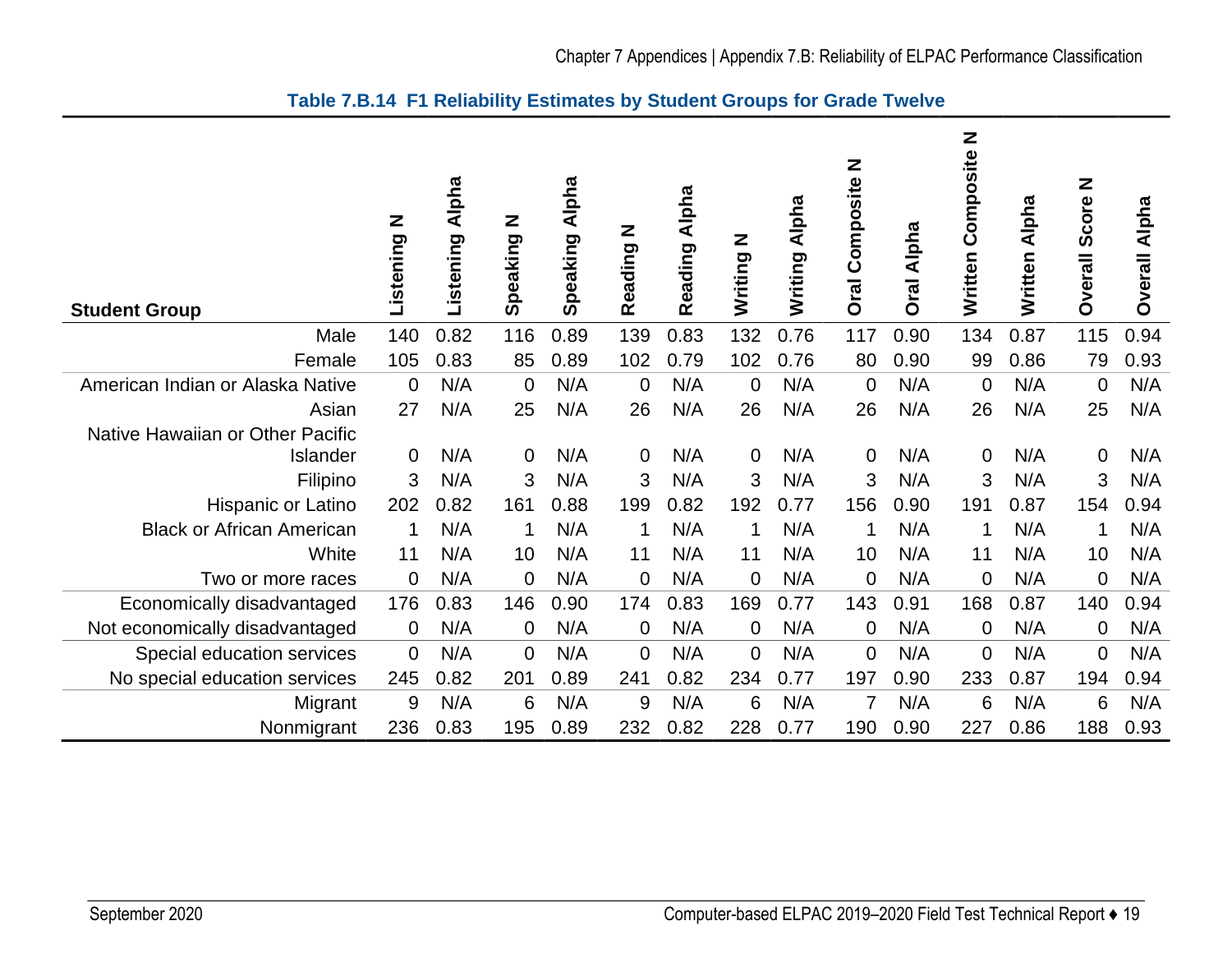# <span id="page-23-0"></span>**Table 7.B.15 F1 Classification Accuracy at Each Proficiency Threshold Score, Oral Language Composite**

| Grade         | Cut Between Level 1<br>and Level 2 | Cut Between Level 2<br>and Level 3 | Cut Between Level 3<br>and Level 4 |
|---------------|------------------------------------|------------------------------------|------------------------------------|
| Κ             | 0.96                               | 0.89                               | 0.89                               |
| 1             | 0.98                               | 0.89                               | 0.86                               |
| $\frac{2}{3}$ | 0.97                               | 0.90                               | 0.87                               |
|               | 0.97                               | 0.87                               | 0.86                               |
| 4             | 0.98                               | 0.90                               | 0.85                               |
| 5             | 0.96                               | 0.90                               | 0.86                               |
| 6             | 0.95                               | 0.88                               | 0.88                               |
| 7             | 0.95                               | 0.86                               | 0.89                               |
| 8             | 0.94                               | 0.87                               | 0.90                               |
| 9             | 0.91                               | 0.86                               | 0.92                               |
| 10            | 0.93                               | 0.86                               | 0.92                               |
| 11            | 0.93                               | 0.87                               | 0.91                               |
| 12            | 0.93                               | 0.89                               | 0.92                               |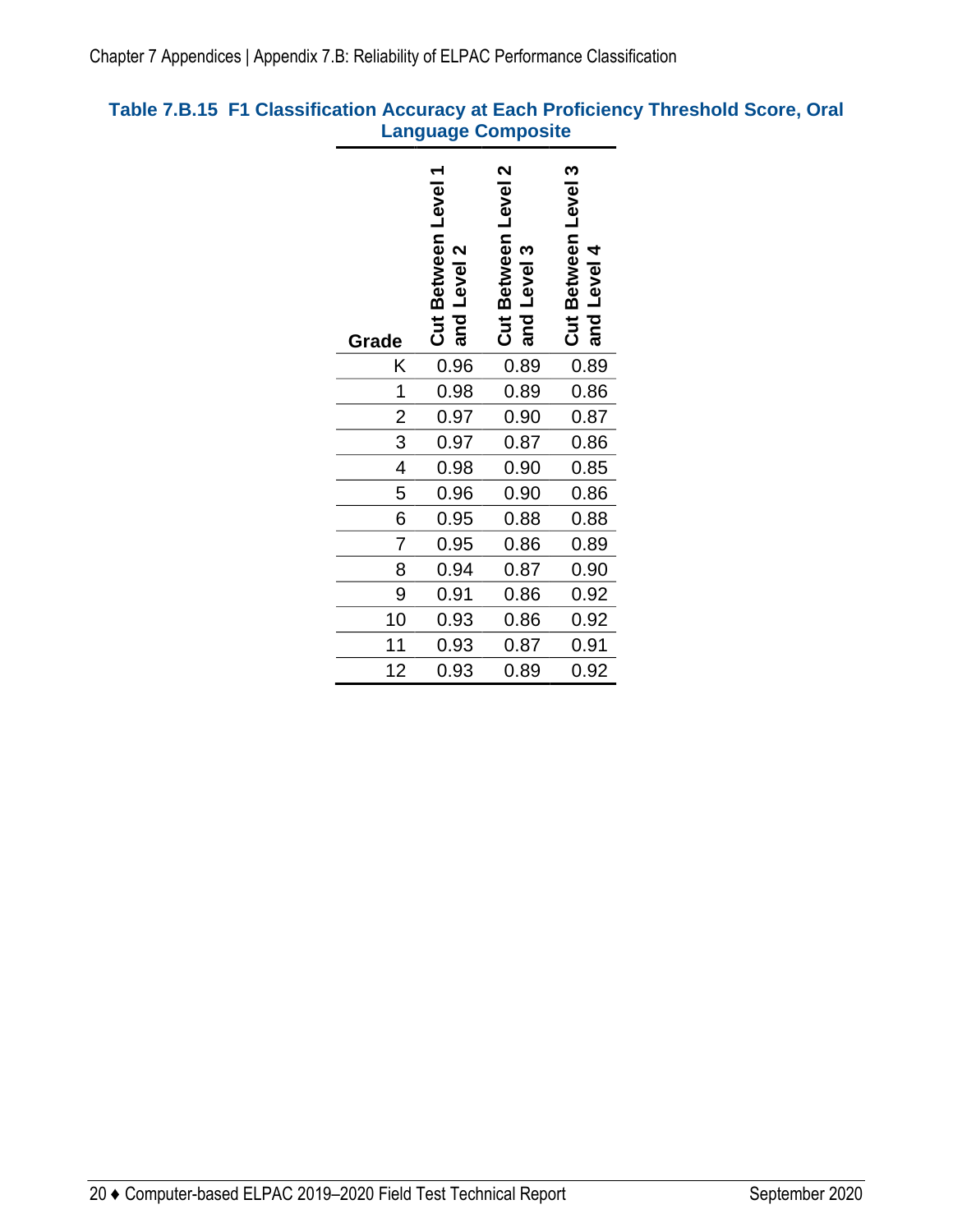# <span id="page-24-0"></span>**Table 7.B.16 F1 Classification Accuracy at Each Proficiency Threshold Score, Written Language Composite**

| Grade           | Cut Between Level 1<br>and Level 2 | Cut Between Level 2<br>and Level 3 | Cut Between Level 3<br>and Level 4 |
|-----------------|------------------------------------|------------------------------------|------------------------------------|
| Κ               | 0.96                               | 0.91                               | 0.90                               |
| $\mathbf 1$     | 0.96                               | 0.89                               | 0.92                               |
| $\frac{2}{3}$   | 0.97                               | 0.90                               | 0.91                               |
|                 | 0.90                               | 0.87                               | 0.96                               |
| $\overline{4}$  | 0.91                               | 0.87                               | 0.94                               |
| 5               | 0.92                               | 0.88                               | 0.92                               |
| $\overline{6}$  | 0.86                               | 0.88                               | 0.96                               |
| 7               | 0.87                               | 0.90                               | 0.96                               |
| 8               | 0.87                               | 0.90                               | 0.96                               |
| 9               | 0.88                               | 0.92                               | 0.97                               |
| 10              | 0.89                               | 0.90                               | 0.96                               |
| $\overline{11}$ | 0.87                               | 0.95                               | 0.99                               |
| 12              | 0.90                               | 0.92                               | 0.98                               |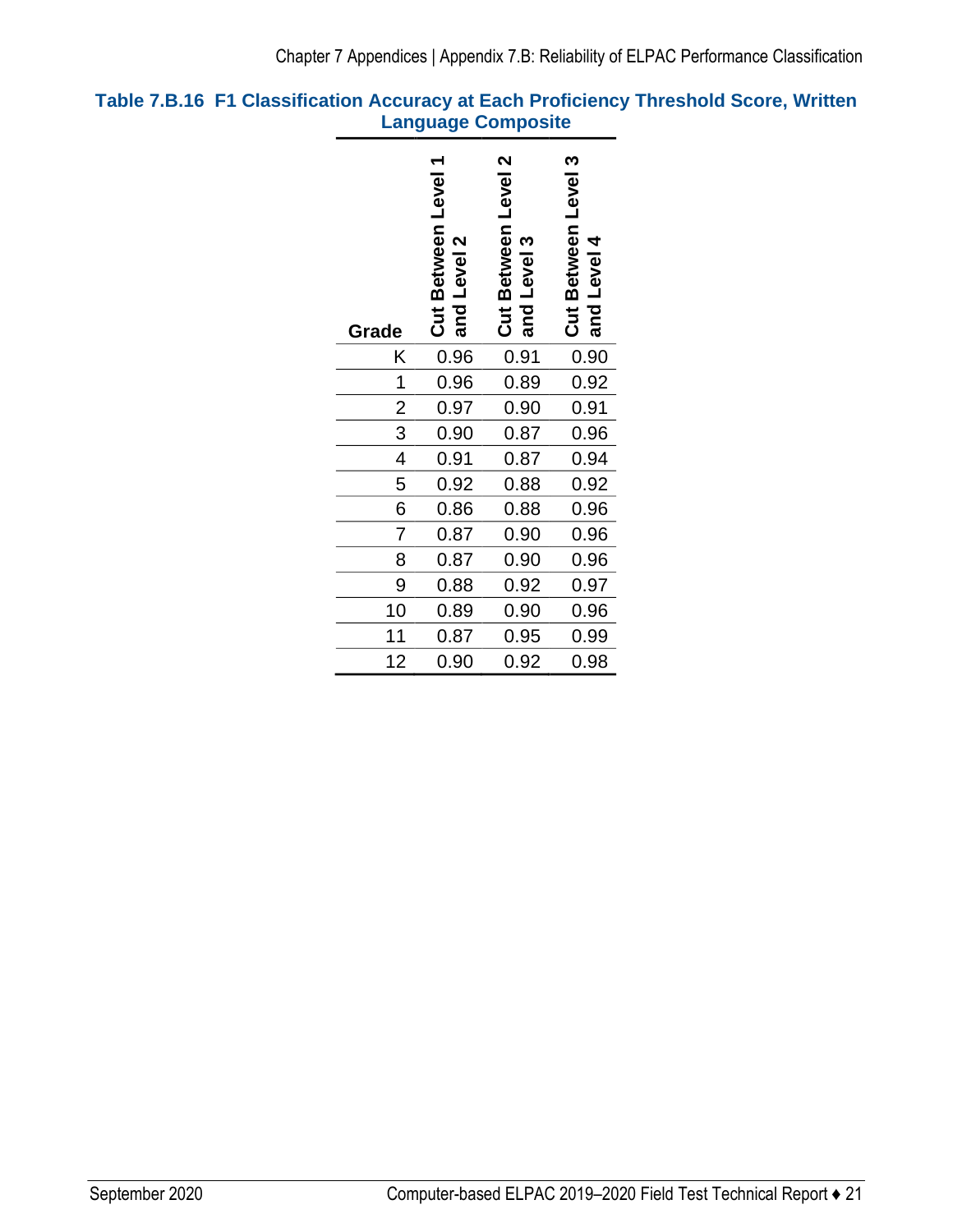# <span id="page-25-0"></span>**Table 7.B.17 F1 Classification Accuracy at Each Proficiency Threshold Score, Overall Score**

| Grade           | Cut Between Level 1<br>and Level 2 | Cut Between Level 2<br>and Level 3 | Cut Between Level 3<br>and Level 4 |
|-----------------|------------------------------------|------------------------------------|------------------------------------|
| Κ               | 0.97                               | 0.92                               | 0.93                               |
| $\mathbf 1$     | 0.98                               | 0.92                               | 0.92                               |
| $\frac{2}{3}$   | 0.98                               | 0.92                               | 0.93                               |
|                 | 0.94                               | 0.89                               | 0.94                               |
| $\overline{4}$  | 0.96                               | 0.89                               | 0.92                               |
| 5               | 0.95                               | 0.90                               | 0.91                               |
| 6               | 0.94                               | 0.89                               | 0.94                               |
| $\overline{7}$  | 0.93                               | 0.90                               | 0.94                               |
| 8               | 0.94                               | 0.91                               | 0.95                               |
| 9               | 0.94                               | 0.92                               | 0.96                               |
| 10              | 0.93                               | 0.92                               | 0.96                               |
| $\overline{11}$ | 0.92                               | 0.92                               | 0.97                               |
| 12              | 0.93                               | 0.92                               | 0.95                               |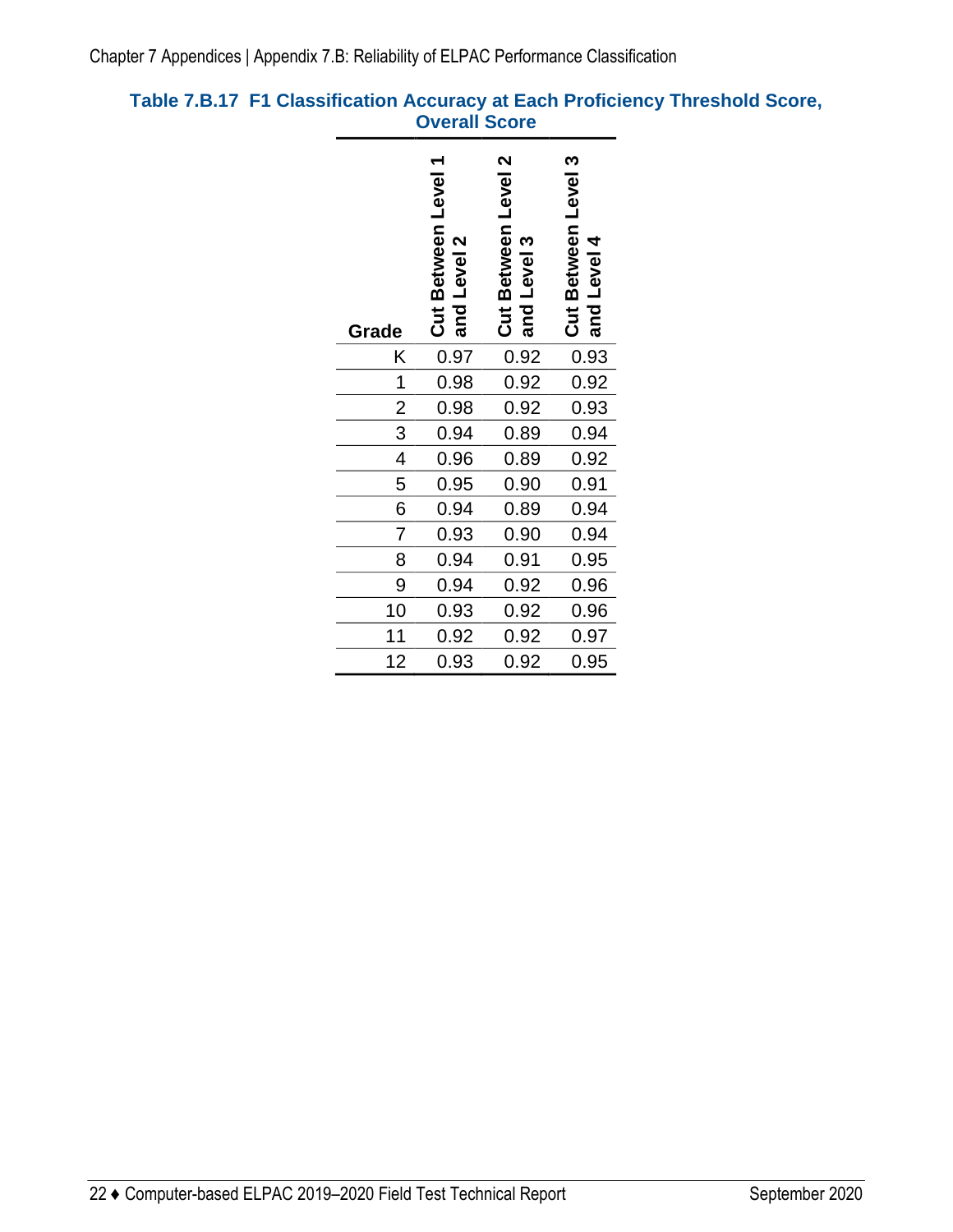# <span id="page-26-0"></span>**Table 7.B.18 F1 Classification Consistency at Each Proficiency Threshold Score, Oral Language Composite**

| Grade          | Cut Between Level 1<br>and Level 2 | Cut Between Level 2<br>and Level 3 | Cut Between Level 3<br>and Level 4 |
|----------------|------------------------------------|------------------------------------|------------------------------------|
| Κ              | 0.95                               | 0.85                               | 0.85                               |
| 1              | 0.97                               | 0.85                               | 0.81                               |
| $\overline{2}$ | 0.97                               | 0.87                               | 0.82                               |
| 3              | 0.95                               | 0.83                               | 0.81                               |
| $\overline{4}$ | 0.97                               | 0.87                               | 0.79                               |
| 5              | 0.94                               | 0.86                               | 0.81                               |
| 6              | 0.92                               | 0.85                               | 0.84                               |
| 7              | 0.92                               | 0.83                               | 0.85                               |
| 8              | 0.91                               | 0.84                               | 0.87                               |
| 9              | 0.90                               | 0.83                               | 0.89                               |
| 10             | 0.90                               | 0.83                               | 0.89                               |
| 11             | 0.90                               | 0.83                               | 0.88                               |
| 12             | 0.90                               | 0.85                               | 0.88                               |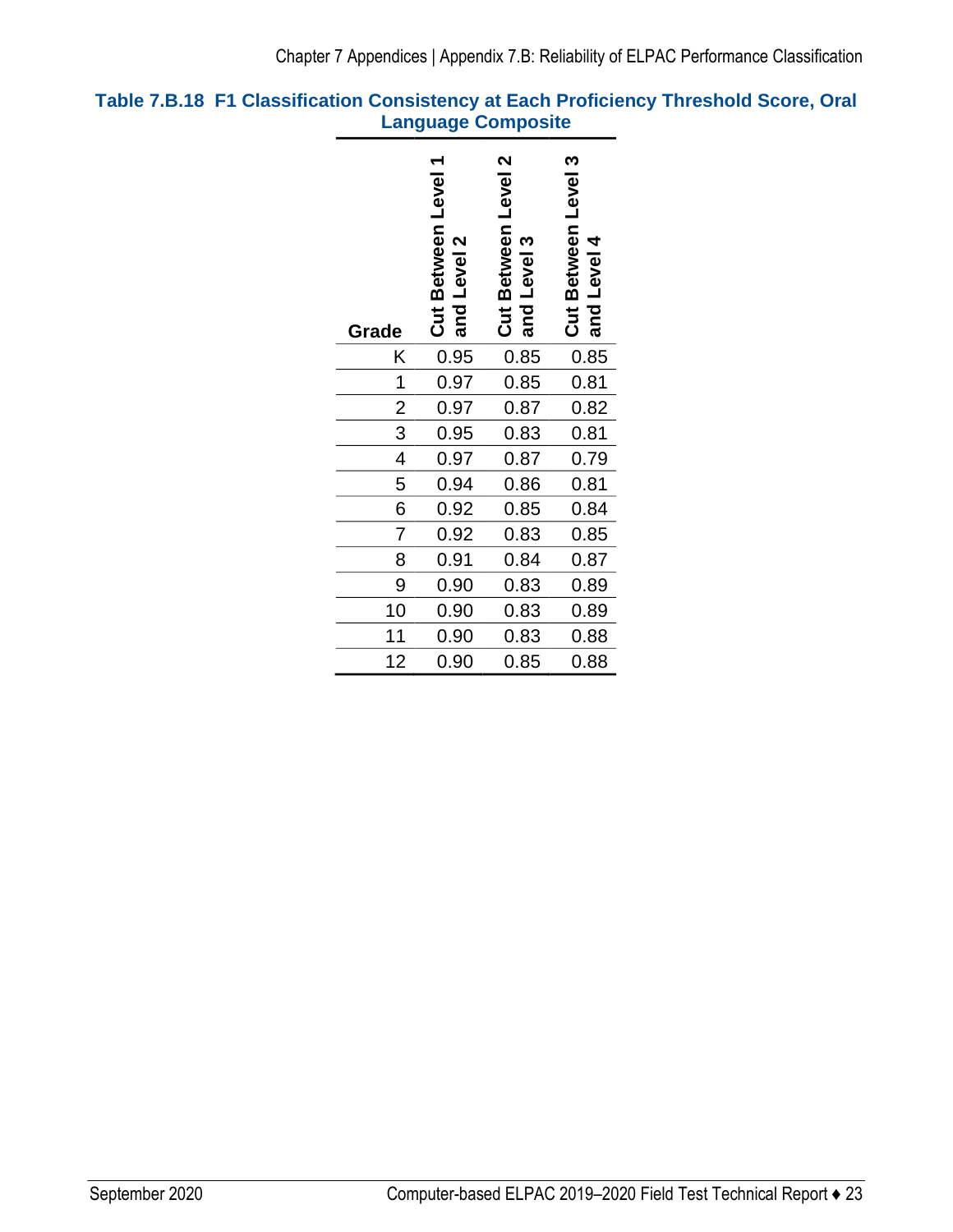# <span id="page-27-0"></span>**Table 7.B.19 F1 Classification Consistency at Each Proficiency Threshold Score, Written Language Composite**

| Grade          | ٣<br>Cut Between Level<br>and Level 2 | Cut Between Level 2<br>and Level 3 | Cut Between Level 3<br>and Level 4 |
|----------------|---------------------------------------|------------------------------------|------------------------------------|
| Κ              | 0.94                                  | 0.87                               | 0.87                               |
| 1              | 0.95                                  | 0.86                               | 0.89                               |
| $\overline{2}$ | 0.96                                  | 0.87                               | 0.88                               |
| 3              | 0.86                                  | 0.82                               | 0.94                               |
| $\overline{4}$ | 0.87                                  | 0.83                               | 0.92                               |
| 5              | 0.88                                  | 0.83                               | 0.89                               |
| $\overline{6}$ | 0.81                                  | 0.84                               | 0.94                               |
| $\overline{7}$ | 0.81                                  | 0.86                               | 0.94                               |
| 8              | 0.82                                  | 0.86                               | 0.94                               |
| 9              | 0.83                                  | 0.89                               | 0.96                               |
| 10             | 0.85                                  | 0.87                               | 0.95                               |
| 11             | 0.82                                  | 0.93                               | 0.98                               |
| 12             | 0.86                                  | 0.89                               | 0.97                               |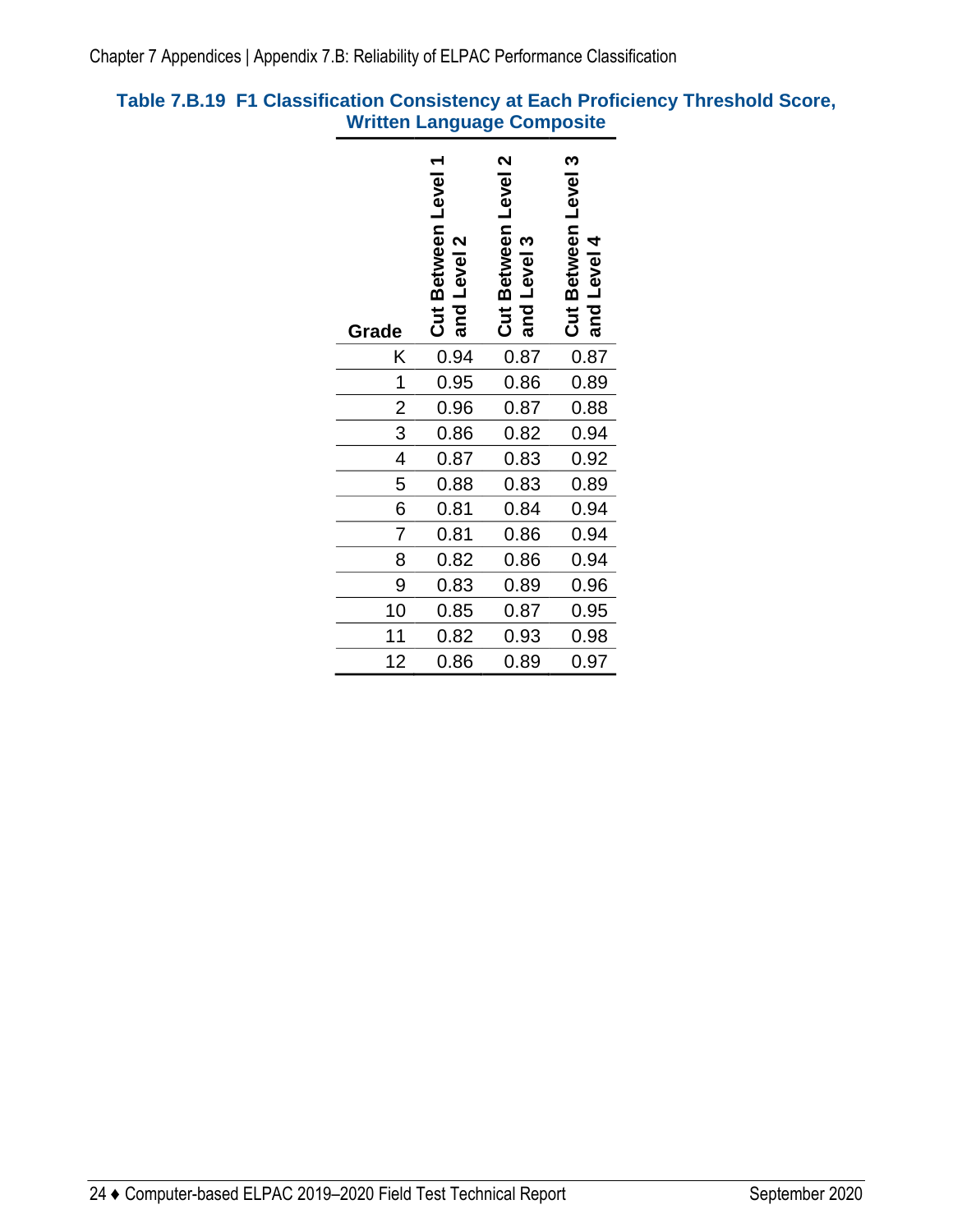# <span id="page-28-0"></span>**Table 7.B.20 F1 Classification Consistency at Each Proficiency Threshold Score, Overall Score**

| Grade          | Cut Between Level 1<br>and Level 2 | Cut Between Level 2<br>and Level 3 | Cut Between Level 3<br>and Level 4 |
|----------------|------------------------------------|------------------------------------|------------------------------------|
| Κ              | 0.96                               | 0.90                               | 0.90                               |
| 1              | 0.97                               | 0.88                               | 0.89                               |
| $\overline{2}$ | 0.98                               | 0.89                               | 0.90                               |
| 3              | 0.92                               | 0.84                               | 0.92                               |
| $\overline{4}$ | 0.94                               | 0.85                               | 0.89                               |
| 5              | 0.93                               | 0.86                               | 0.88                               |
| 6              | 0.91                               | 0.85                               | 0.91                               |
| $\overline{7}$ | 0.91                               | 0.86                               | 0.92                               |
| 8              | 0.91                               | 0.88                               | 0.93                               |
| 9              | 0.91                               | 0.89                               | 0.94                               |
| 10             | 0.91                               | 0.89                               | 0.94                               |
| 11             | 0.89                               | 0.89                               | 0.96                               |
| 12             | 0.90                               | 0.89                               | 0.94                               |